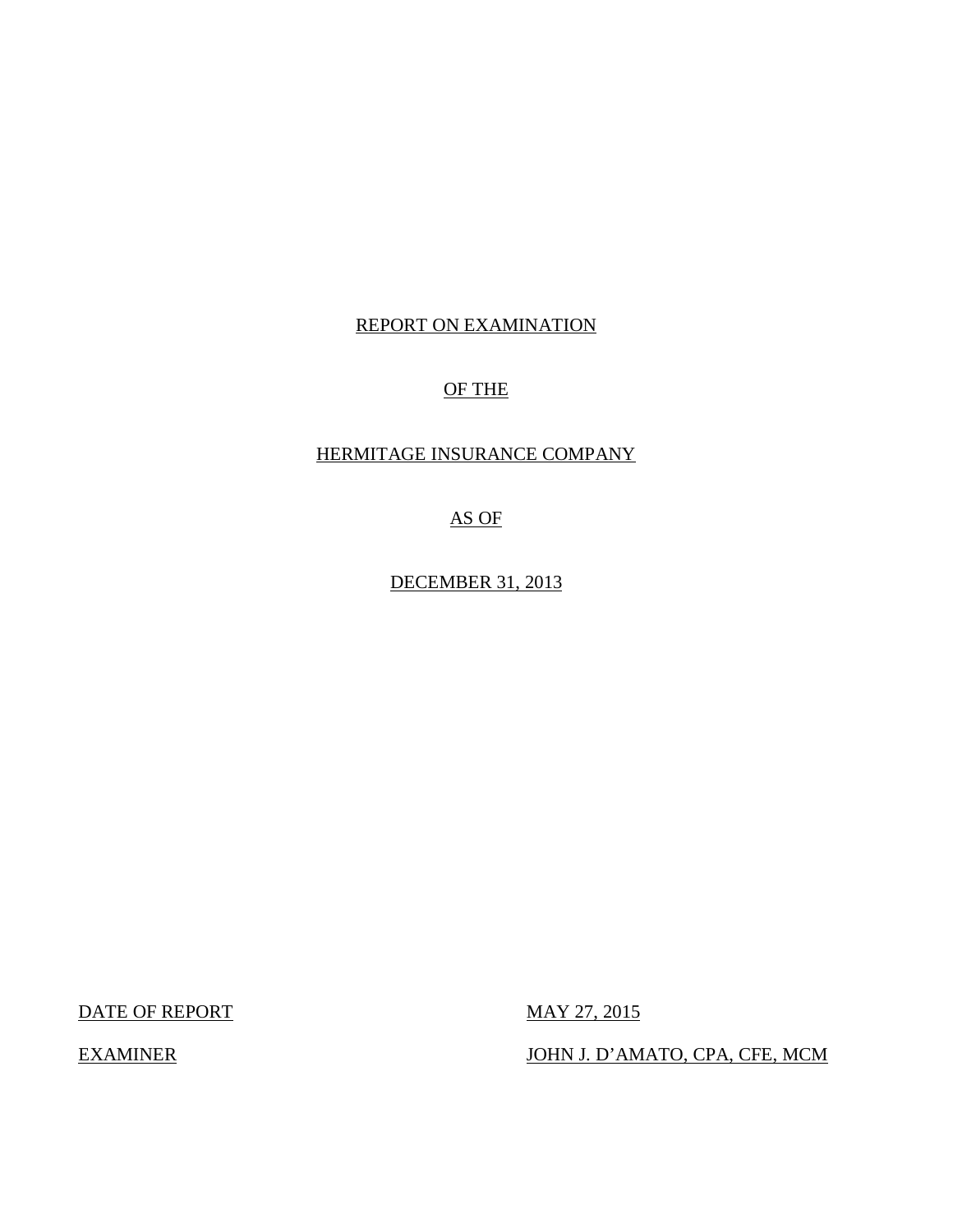# TABLE OF CONTENTS

| ITEM NO.         |                                             | PAGE NO.       |
|------------------|---------------------------------------------|----------------|
| $\mathbf{1}$     | Scope of examination                        | $\overline{2}$ |
| 2.               | Description of Company                      | $\overline{4}$ |
|                  | A. Management                               | $\overline{4}$ |
|                  | B. Territory and plan of operation          | 7              |
|                  | C. Reinsurance                              | 8              |
|                  | D. Holding company system                   | 11             |
|                  | E. Significant operating ratios             | 14             |
|                  | F. Accounts and records                     | 14             |
|                  | G. Investment                               | 14             |
| 3.               | <b>Financial statements</b>                 | 16             |
|                  | A. Balance sheet                            | 16             |
|                  | B. Statement of income                      | 18             |
|                  | C. Capital and surplus                      | 19             |
| $\overline{4}$ . | Common stock                                | 20             |
| 5.               | Losses and loss adjustment expenses         | 20             |
| 6.               | Conclusion                                  | 20             |
| 7.               | Subsequent events                           | 21             |
| 8.               | Compliance with prior report on examination | 23             |
| 9                | Summary of comments and recommendations     | 24             |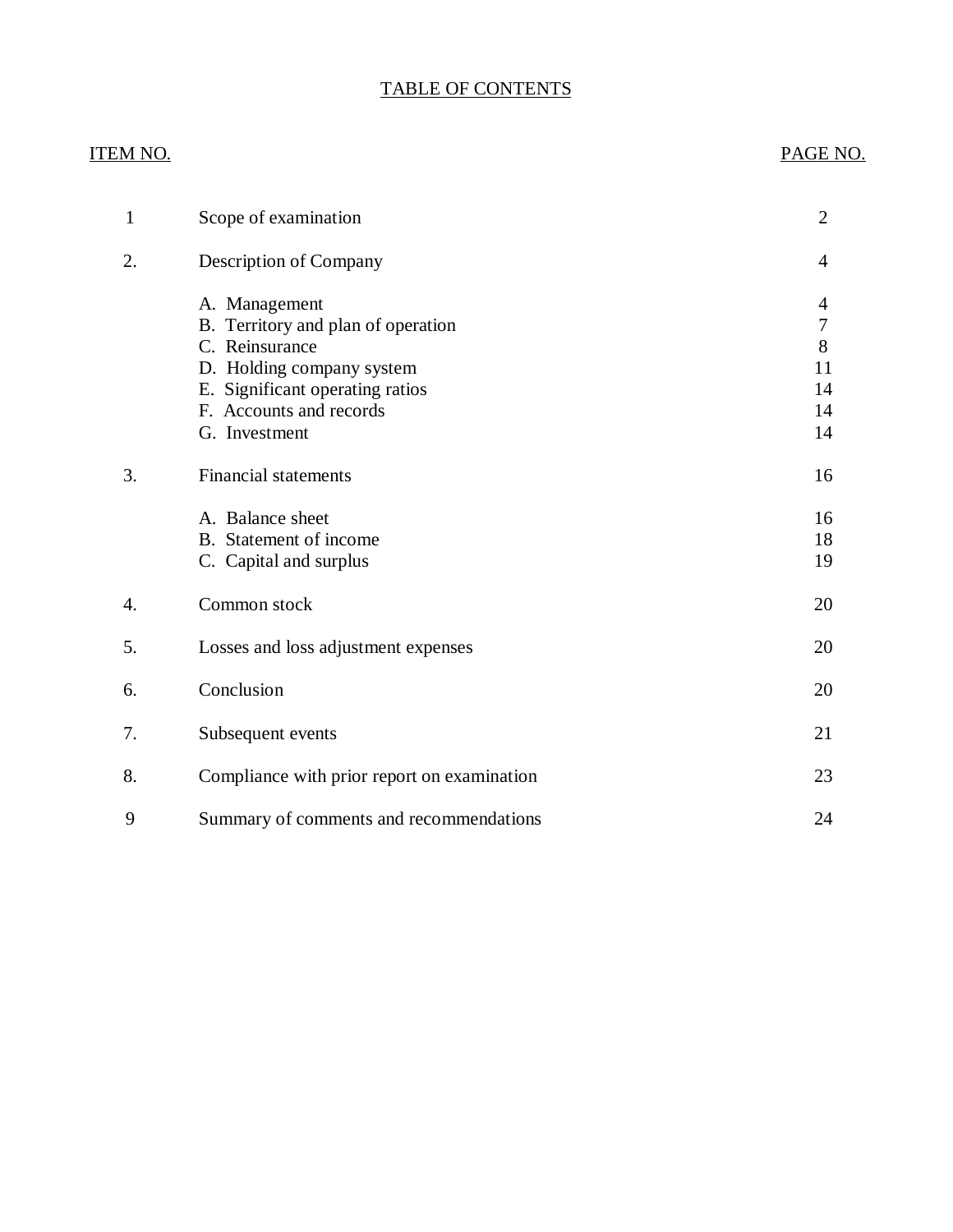

# NEW YORK STATE *DEPARTMENTof*  FINANCIAL SERVICES

Andrew M. Cuomo **Benjamin M. Lawsky** Governor Superintendent Superintendent Superintendent Superintendent Superintendent Superintendent Superintendent

May 27, 2015

Honorable Benjamin M. Lawsky Superintendent of Financial Services Albany, New York 12257

Sir:

Pursuant to the requirements of the New York Insurance Law, and in compliance with the instructions contained in Appointment Number 31063 dated December 17, 2013, attached hereto, I have made an examination into the condition and affairs of Hermitage Insurance Company as of December 31, 2013, and submit the following report thereon.

Wherever the designation "the Company" or "HIC" appears herein without qualification, it should be understood to indicate Hermitage Insurance Company.

Wherever the term "Department" or "NYDFS" appears herein without qualification, it should be understood to mean the New York State Department of Financial Services.

The examination was conducted at the Company's home office located at 120 Broadway, New York, NY 10271.

According to its December 31, 2013 filed annual statement, the Company was insolvent in the amount of \$7,745,755; its capital was impaired by \$10,846,795 and its minimum required to be maintained surplus of \$6,000,000 was impaired in the amount of \$13,745,755

This examination has determined that as of December 31, 2013, HIC was insolvent in the amount of \$47,019,400, and that its capital was impaired in the amount of \$50,120,440. Additionally, the Company's minimum required to be maintained surplus of \$6,000,000 was impaired in the amount of \$53,019,400.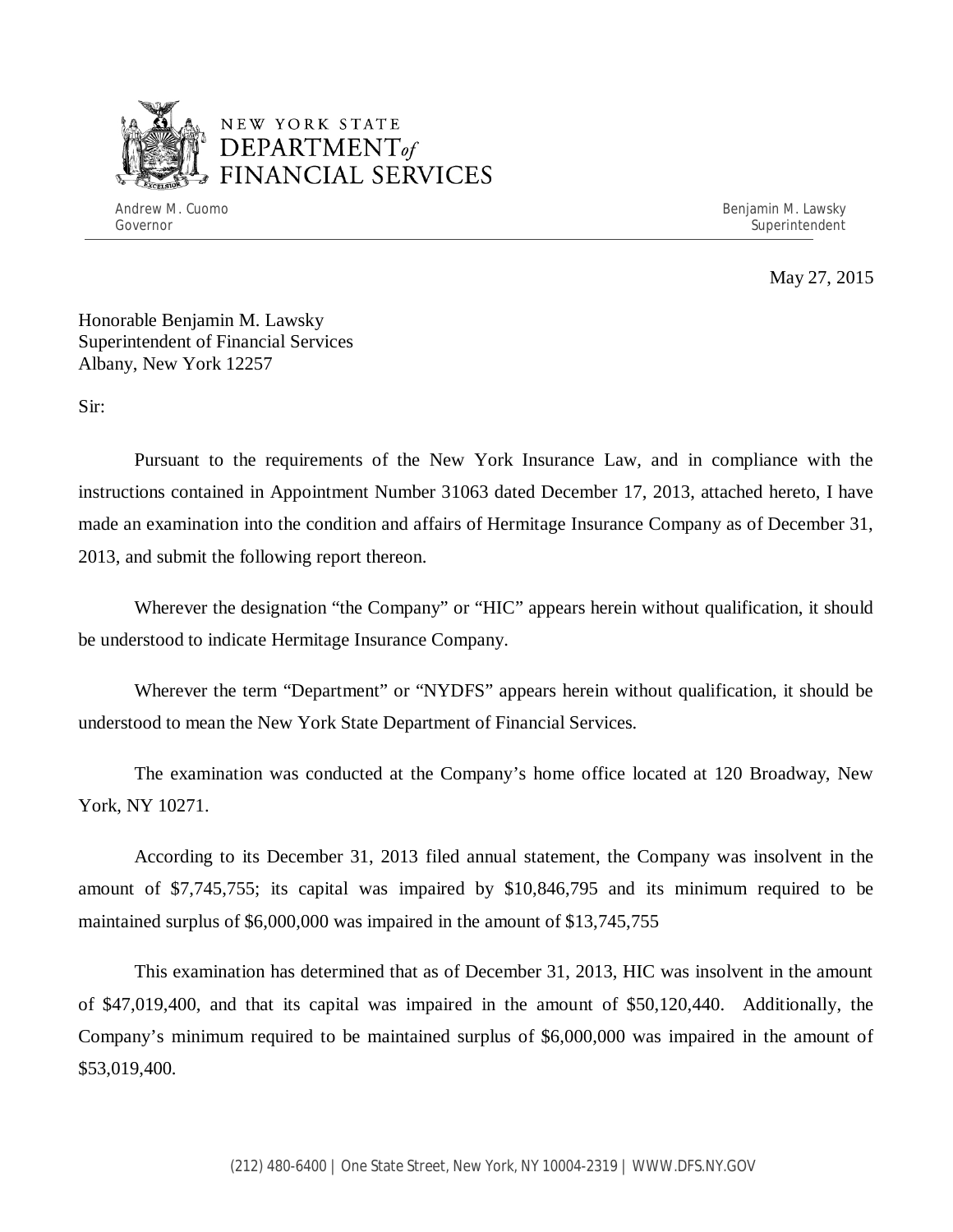### 1. **SCOPE OF EXAMINATION**

<span id="page-3-0"></span>The Department has performed a coordinated group examination of the Company*,* a multi-state insurer. The previous examination was conducted as of December 31, 2009. This examination covered the four year period from January 1, 2010 through December 31, 2013. Transactions occurring subsequent to this period were reviewed where deemed appropriate by the examiner.

New York was the coordinating state of the Tower Group Insurance Companies. Other states participating in this examination were California<sup>1</sup>, Florida, Illinois, Maine, Massachusetts, New Hampshire and New Jersey.

The examination was performed concurrently with the examinations of the following insurers:

### New York Domiciled Insurance Companies

- Adirondack Insurance Exchange ("ADIEX") [NAIC #: 12583]
- CastlePoint Insurance Company ("CPIC") [NAIC #: 17205]
- Tower Insurance Company of New York ("TICNY") [NAIC #: 44300]

### Florida Domiciled Insurance Companies

• CastlePoint Florida Insurance Company ("CPFIC") [NAIC #: 13599]

### Illinois Domiciled Insurance Companies

• CastlePoint National Insurance Company ("CPNIC") [NAIC #: 40134]

### Maine Domiciled Insurance Companies

- North East Insurance Company ("NEIC") [NAIC #: 24007]
- York Insurance Company of Maine ("YIC") [NAIC #: 31267]

### Massachusetts Domiciled Insurance Companies

- Massachusetts Homeland Insurance Company ("MHIC") [NAIC #: 40320]
- Tower National Insurance Company ("TNIC") [NAIC #: 43702]

### New Hampshire Domiciled Insurance Companies

• Mountain Valley Indemnity Company ("MVIC") [NAIC #: 10205]

### New Jersey Domiciled Insurance Companies

- New Jersey Skylands Insurance Association ("NJSIA") [NAIC #: 11454]
- New Jersey Skylands Insurance Company ("NJSIC") [NAIC #: 11453]
- Preserver Insurance Company ("PIC") [NAIC #: 15586]

 $<sup>1</sup>$  - While the California Department of Insurance does not have any domestic insurers within the Tower</sup> Insurance Group ("the Group"), they participated on this examination because the Group is considered to be a "commercially domiciled insurer" in California per California Insurance Code Section 1215.13.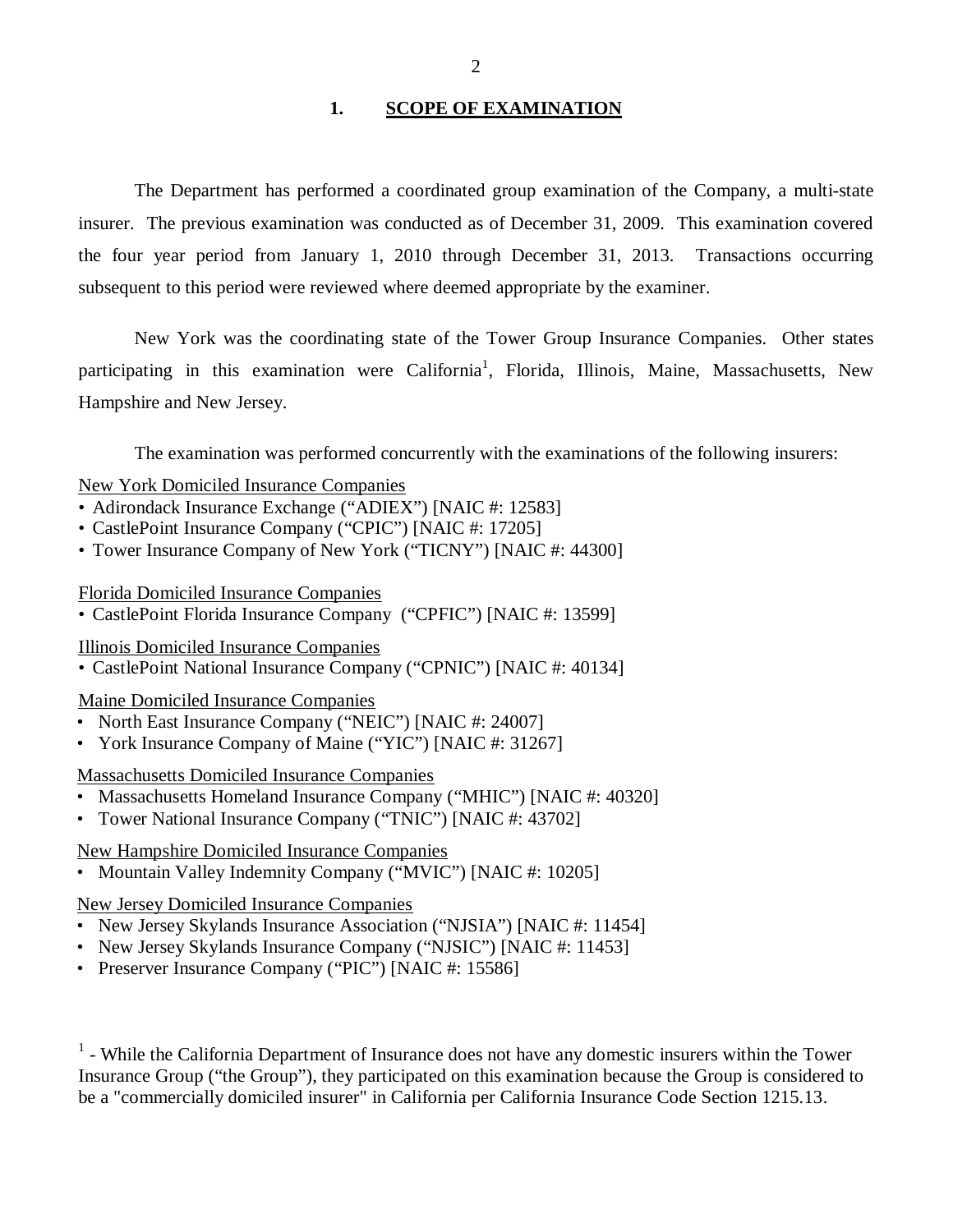This examination was conducted in accordance with the National Association of Insurance Commissioners ("NAIC") Financial Condition Examiners Handbook ("Handbook"), which requires that we plan and perform the examination to evaluate the financial condition and identify prospective risks of the Company by obtaining information about the Company including corporate governance, identifying and assessing inherent risks within the Company and evaluating system controls and procedures used to mitigate those risks. This examination also includes assessing the principles used and significant estimates made by management, as well as evaluating the overall financial statement presentation, management's compliance with Statutory Accounting Principles and annual statement instructions when applicable to domestic state regulations.

All financially significant accounts and activities of the Company were considered in accordance with the risk-focused examination process. This examination also included a review and evaluation of the Company's own control environment assessment and an evaluation based upon the ultimate parent Company, Tower Group International, Ltd. ("TGIL"), Sarbanes Oxley documentation and testing. The examiners also relied upon audit work performed by the Company's independent public accountants when appropriate.

This examination report includes a summary of significant findings for the following items as called for in the Handbook:

> Significant subsequent events Company history Corporate records Management and control Fidelity bonds and other insurance Territory and plan of operation Growth of Company Loss experience Reinsurance Accounts and records Statutory deposits Financial statements Summary of recommendations

A review was also made to ascertain what action was taken by the Company with regard to comments and recommendations contained in the prior report on examination.

This report on examination is confined to financial statements and comments on those matters that involve departures from laws, regulations or rules, or that are deemed to require explanation or description.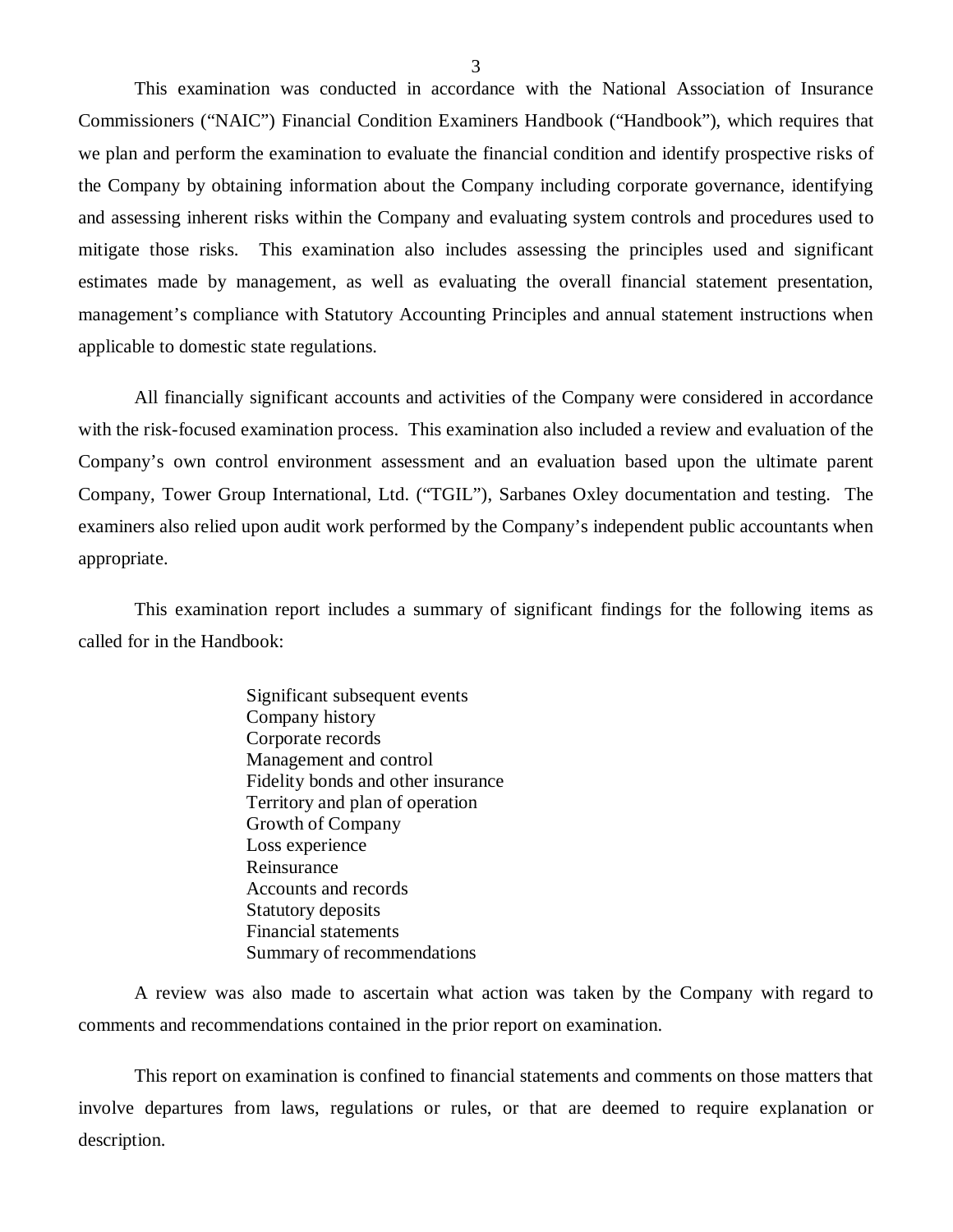### **2. DESCRIPTION OF COMPANY**

Hermitage Insurance Company ("HIC") was incorporated under the laws of the State of New York in 1984 and commenced writing business in December 1985. The Company was a wholly-owned subsidiary of Queensway Financial Holdings Ltd. from 1995 to March 18, 2005. On March 18, 2005, the Department gave regulatory approval for the acquisition of Hermitage Insurance Company by Brookfield Asset Management.

On February 27, 2009, Tower Group, Inc. ("TGI") acquired Hermitage Insurance Company and it became part of Tower Holding Company group. TGI, the parent company, was expanding and growing its business operations regionally across the United States by acquiring several insurance companies. On August 20, 2012, TGI closed on a \$74.9 million acquisition, which provided it a 10.7% ownership of Canopius Group Limited ("Canopius Group"), a privately owned Lloyd's insurance holding company domiciled in Guernsey Channel Islands. The Merger Agreement for the acquisition provided TGI a merger option that would allow it to merge with Canopius Bermuda to establish a presence at Lloyd's of London through a special purpose syndicate ("SPS Transaction Right and Acquisition Right"). TGI exercised its merger right by paying to the Canopius Group a fee of \$1 million. On March 13, 2013, the Merger Agreement was finalized and formed a new ultimate parent, TGIL, with TGI becoming its indirect wholly-owned subsidiary.

Capital paid in is \$3,101,040 consisting of 1,095 shares of \$2,832 par value per share common stock. Gross paid in and contributed surplus is \$23,094,050. Gross paid in and contributed surplus increased by \$2,640,091 during the examination period, as follows:

| Year | Description                                     | Amount       |
|------|-------------------------------------------------|--------------|
| 2009 | Beginning gross paid in and contributed surplus | \$20,453,959 |
| 2013 | Surplus contribution                            | 2,640,091    |
| 2013 | Ending gross paid in and contributed surplus    | \$23,094,050 |

### A. Management

In October 2013, the Company amended its bylaws to reflect a change that the board of directors ("Board") must have at least seven but no more than thirteen members. Prior to the amendment, the Board was to consist of not less than thirteen and not more than twenty-one members. The Company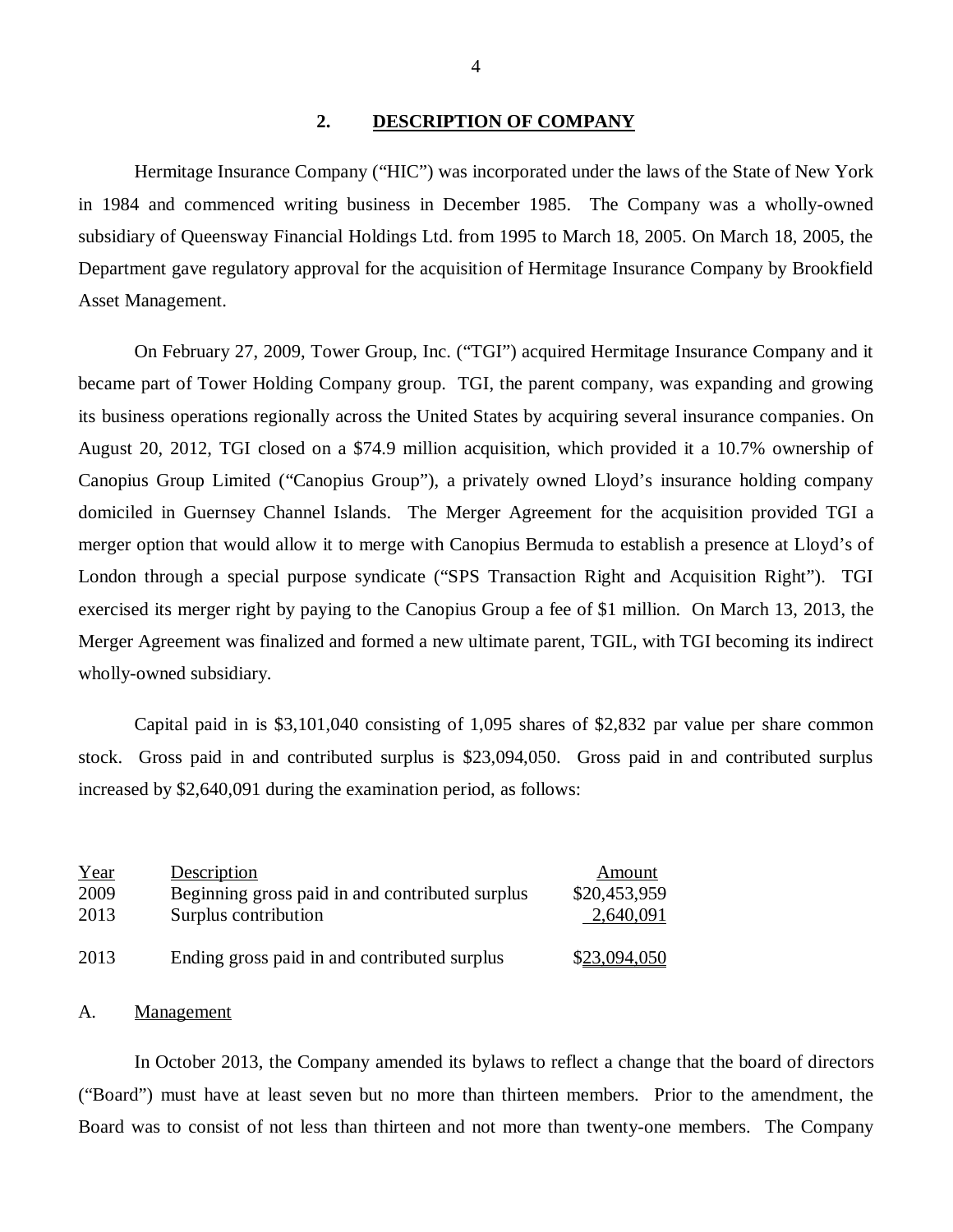bylaws required the Board to meet at least quarterly during each calendar year. At December 31, 2013, the board of directors was comprised of the following thirteen members:

### Name and Residence

Bruce W. Sanderson North Caldwell, New Jersey

William E. Hitselberger West Windsor, New Jersey

William F. Dove Princeton, New Jersey

Brian W. Finkelstein Rye Brook, New York

Edward Granaghan New York, NY

Scott T. Melnik Kings Park, New York

Vito A. Nigro Newtown, Pennsylvania

Elliot S. Orol New York, New York

Christian K. Pechmann Mendham, New Jersey

Laurie A. Ranegar New Hope, Pennsylvania

Gregory A. Meyer Glen Ellyn, Illinois

John J. Williams Tenafly, New Jersey

Catherine M. Wragg Jersey City, New Jersey Principal Business Affiliation

President, Hermitage Insurance Company

Executive Vice President and CFO, Tower Insurance Company of New York; To Group International, LTD

Senior Vice President and Chief Actuary, Tower Insurance Company of New York; Tower Group International, LTD.

Managing Vice President and Controller, Tower Insurance Company of New York

Tower – Director, Tower Insurance Company of New York

Senior Vice President Claims, Tower Insurance Company of New York

Treasurer, Tower Insurance Company of New York

Senior Vice President, General Counsel and Secreta Tower Insurance Company of New York

Senior Vice President, Tower Insurance Company of New York

Senior Vice President, Operations, Tower Insurance Company of New York

President, CastlePoint Insurance Company

Senior Vice President Corporate Initiative; Acting Chief Information Officer, Tower Group International, LTD.

Senior Vice President, Human Resources and Administration

5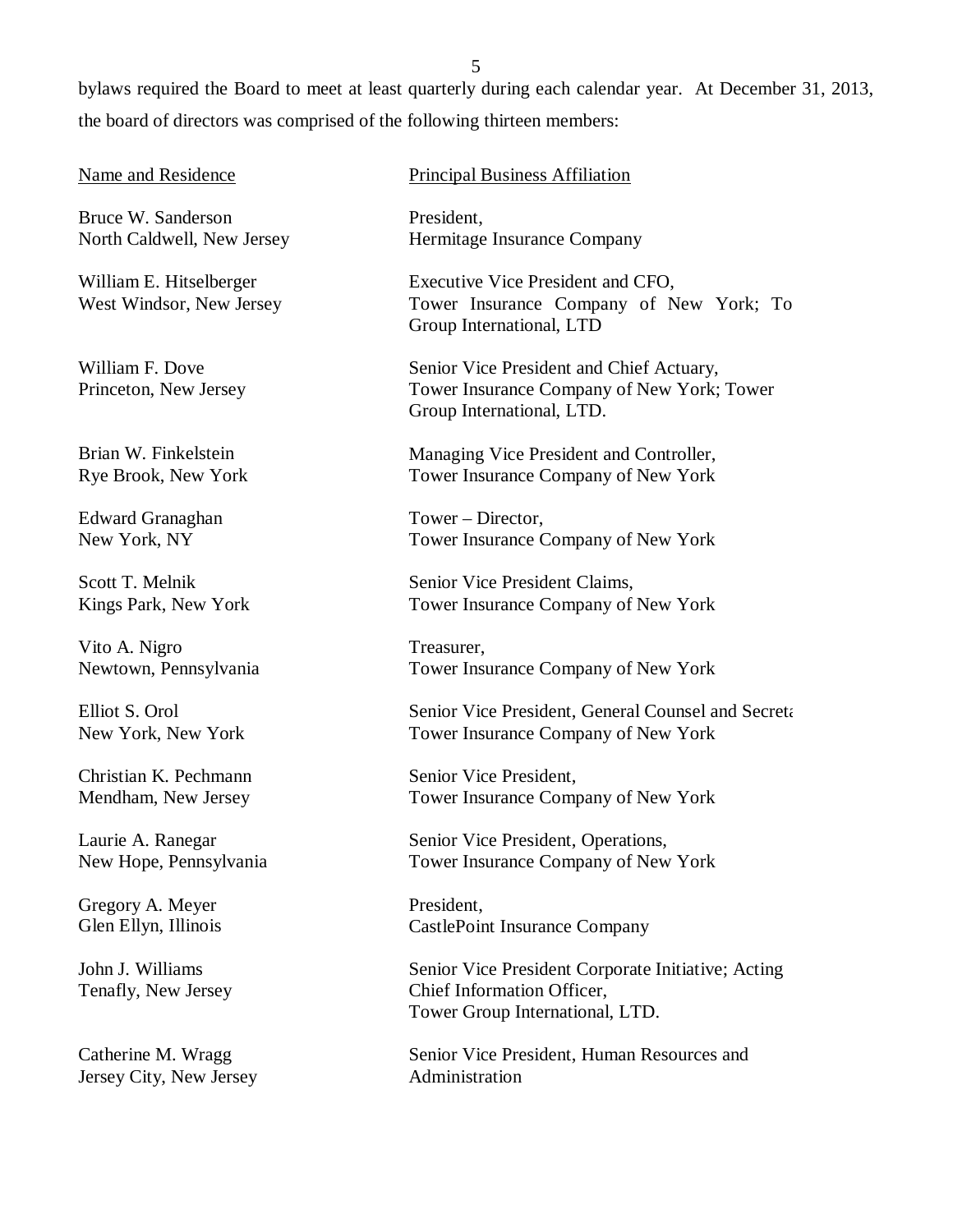A review of the minutes of the Board's meetings held during the examination period indicated there were no regular meetings held. As noted in the prior examination report, the Board continues to conduct the Company business through "Action by Unanimous Written Consent of Directors without a Meeting". The Board of the Company's ultimate parent, TGIL, is the governing Board of all the companies within the holding company system and makes the decisions for all companies within the system. It would appear the Company is in violation of the New York Insurance Law Section 1507(a), which provides that "notwithstanding the control of an authorized insurer by any person, the insurer's officers and directors shall not thereby be relieved of any obligation or liability to which they would otherwise be subject by law, and the insurer shall be managed so as to assure its separate operating identity."

It is recommended that the Company convene regularly scheduled quarterly meetings of its board of directors as stated in its by-laws and maintain complete minutes of such proceedings. It is also recommended that the Company comply with Section 1507(a) of the New York Insurance Law and ensure that the Company is operating as a separate entity.

It is noted that the Company is in violation of Section 312(b) of the New York Insurance Law that states, in part, as follows:

"A copy of the report shall be furnished by such insurer or other person to each member of its board of directors and each such member shall sign a statement which shall be retained in the insurer's files confirming that such member has received and read such report. . ."

It is recommended that the Company comply with Section 312(b) of the New York Insurance Law by obtaining and retaining in their files signed statements from each member of their board of directors that they have received and read the prior report on examination.

As of December 31, 2013, the principal officers of the Company were as follows:

Name Title Bruce W. Sanderson President Vito A. Nigro Treasurer

William E. Hitselberger Executive Vice President and CFO William F. Dove Senior Vice President and Chief Actuary Elliot S. Orol Senior Vice President, General Counsel and Secretary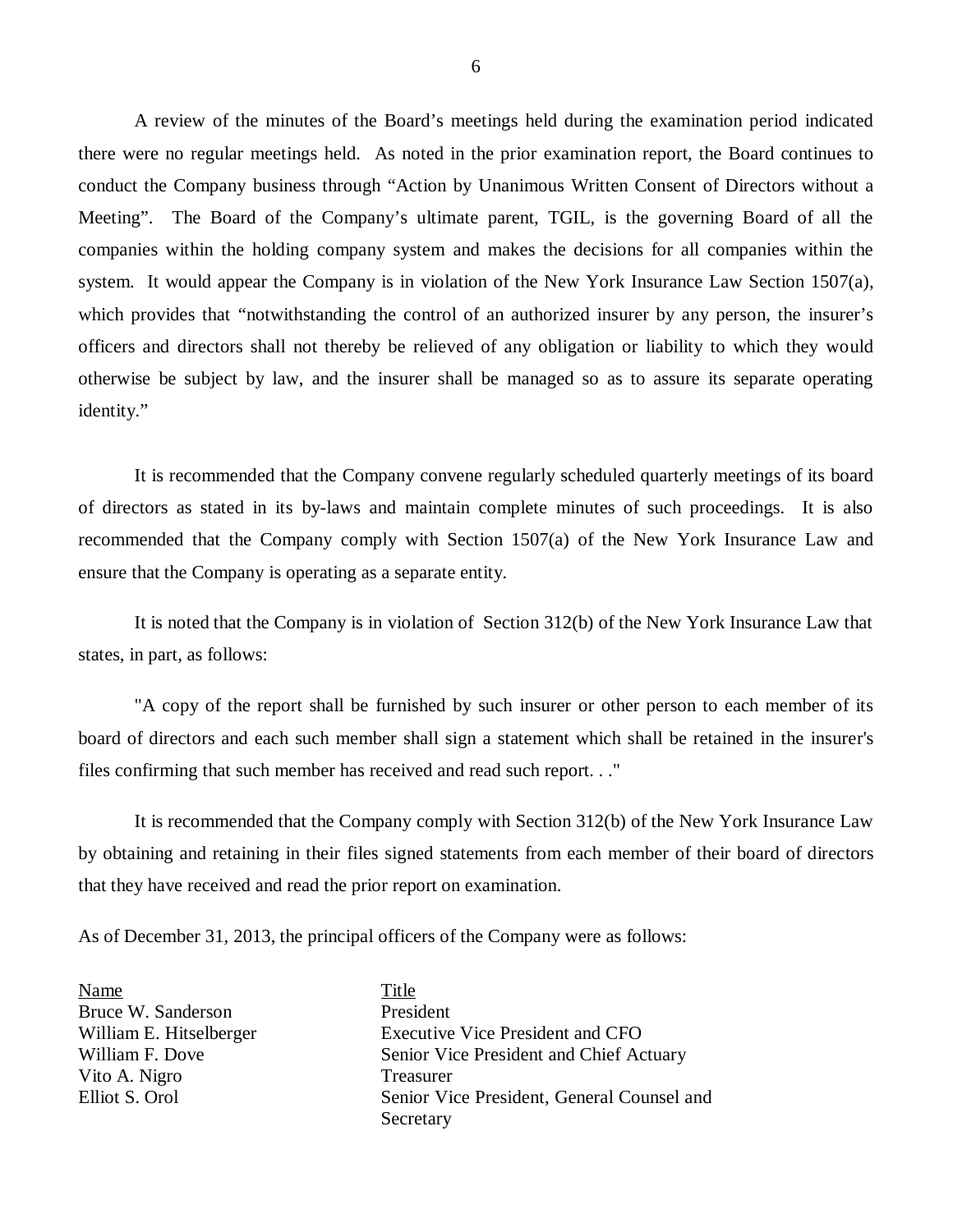### B. Territory and Plan of Operation

As of December 31, 2013, the Company was licensed to write business in five states, as well as forty-three other states and the District of Columbia on an excess and surplus basis.

As of the examination date, the Company was authorized to transact the kinds of insurance as defined in the following numbered paragraphs of Section 1113(a) of the New York Insurance Law:

| Paragraph | Line of Business                               |
|-----------|------------------------------------------------|
| 3         | Accident & health                              |
| 4         | Fire                                           |
| 5         | Miscellaneous property                         |
| 6         | Water damage                                   |
| 7         | Burglary and theft                             |
| 8         | Glass                                          |
| 9         | Boiler and machinery                           |
| 10        | Elevator                                       |
| 11        | Animal                                         |
| 12        | Collision                                      |
| 13        | Personal injury liability                      |
| 14        | Property damage liability                      |
| 15        | Workers' compensation and employers' liability |
| 16        | Fidelity and surety                            |
| 19        | Motor vehicle and aircraft physical damage     |
| 20        | Marine and inland marine                       |
| 21        | Marine protection and indemnity                |
| 22        | Residual value                                 |

Based on the lines of business for which the Company is licensed and the Company's current capital structure, and pursuant to the requirements of Articles 13 and 41 of the New York Insurance Law, the Company is required to maintain a minimum surplus to policyholders in the amount of \$6,000,000.

The following schedule shows the direct premiums written by the Company both in total and in New York for the period under examination:

|      |                              |                       | Premiums Written in New York State as a |
|------|------------------------------|-----------------------|-----------------------------------------|
|      | Calendar Year New York State | <b>Total Premiums</b> | percentage of Total Premium             |
|      |                              |                       |                                         |
| 2010 | \$42,206,006                 | \$72,870,366          | 57.92%                                  |
| 2011 | \$39,142,227                 | \$73,428,580          | 53.31%                                  |
| 2012 | \$41,011,705                 | \$101,755,892         | 40.30%                                  |
| 2013 | \$46,988,100                 | \$122,983,987         | 38.21%                                  |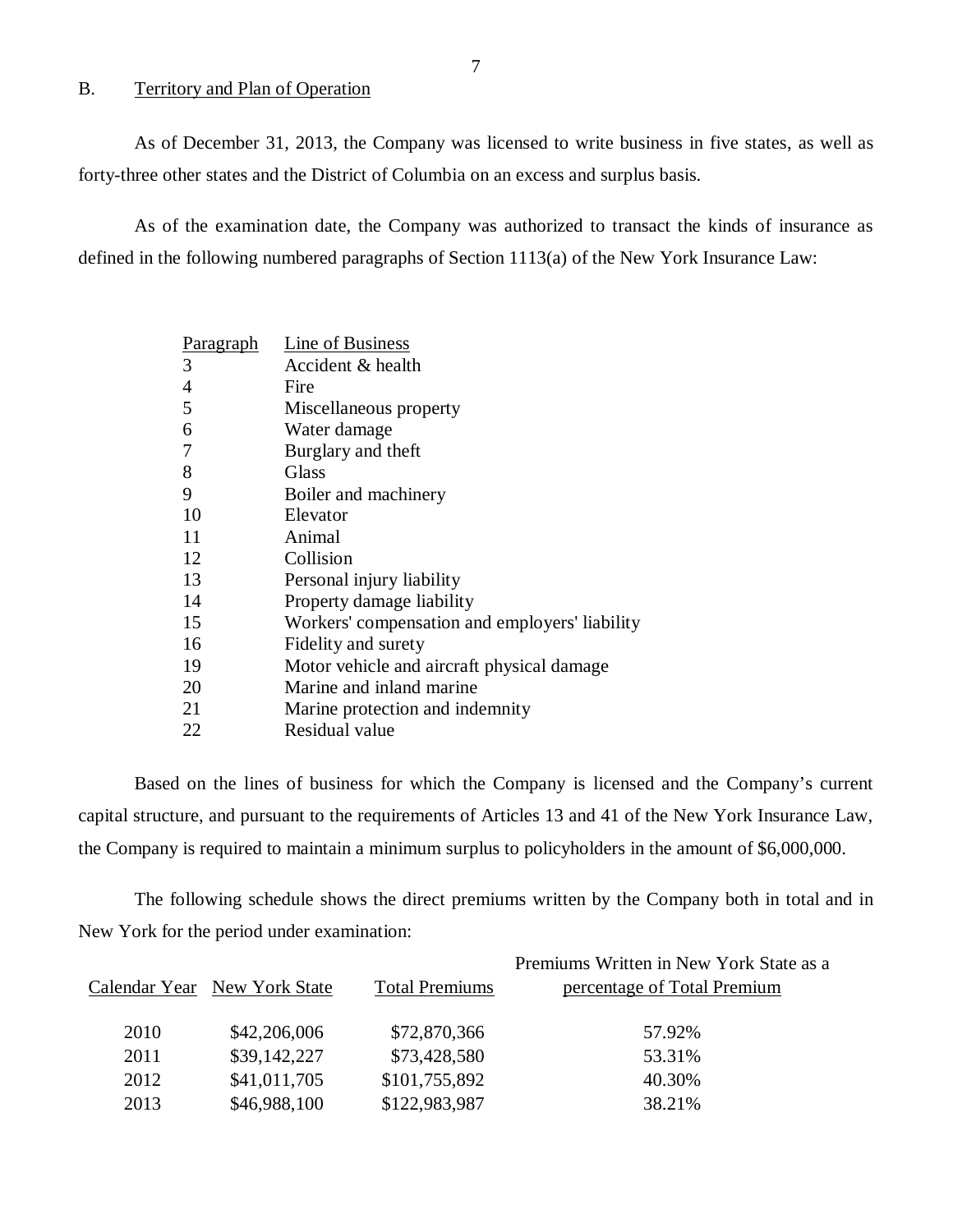<span id="page-9-0"></span>The Company primarily writes commercial multiple peril, homeowners multiple peril, other liability-occurrence, homeowners multiple peril, inland marine and workers compensation. In 2013, commercial multiple peril (57%), other liability- occurrence (13%), homeowners' multiple peril (8%), inland marine (7%) and workers compensation (5%) accounted for 90% of the direct premiums written.

### C. Reinsurance

The Company assumed minimal premiums outside of the inter-company pooling agreement.

### Inter-Company Pooling Agreement

In 2009, the Company became part of an existing inter-company pooling agreement with several of its insurance affiliates: Tower Insurance Company of New York ("TICNY"), pool manager, Tower National Insurance Company ("TNIC"), Preserver Insurance Company ("PIC"), North East Insurance Company ("NEIC"), Mountain Valley Insurance Company ("MVIC"), CastlePoint Insurance Company ("CPIC"), and CastlePoint National Insurance Company ("CPNIC").

Effective January 1, 2012, MVIC exited the pool as a result of its sale to its affiliate, ADIEX. CPIC assumed the 3% participation percentage of MVIC.

According to the terms of the agreement, pool participants other than TICNY cede 100% of gross business (direct and assumed) to the pool manager. TICNY assumes 100% of the gross business with respect to policies issued and assumed by the pool participants. All lines of business are subject to the pooling arrangement. TICNY cedes to the pool participants their respective share of the pool including business written net of cessions on its own account.

TICNY obtains and maintains reinsurance on behalf of itself and the pool members with respect to the insurance liability under all policies written by the pool members, including the Company. All ceded balances related to internal and external reinsurance contracts are recorded in the statutory financial statements of TICNY and all reinsurers that are parties to the contracts are included in TICNY's Schedule F. It is noted that the TICNY is the only pool member that establishes a provision for reinsurance. Writeoffs of uncollectible reinsurance are subject to the pooling arrangement and shared by all pool participants.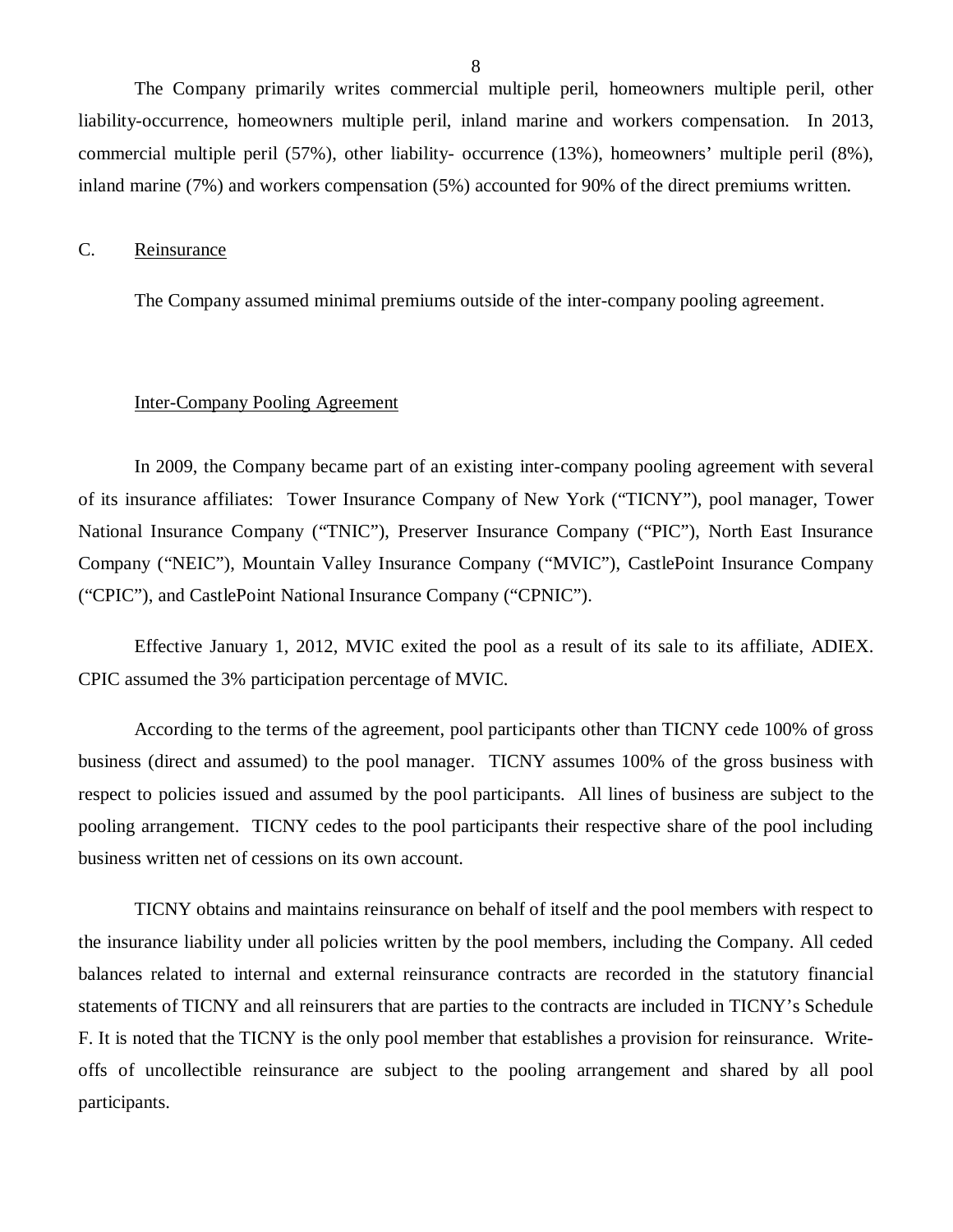| Company                                       | State of<br>Domicile | NAIC# | Pooling<br>Percentage |
|-----------------------------------------------|----------------------|-------|-----------------------|
| Tower Insurance Company of New York           | <b>NY</b>            | 44300 | 22%                   |
| <b>CastlePoint Insurance Company</b>          | <b>NY</b>            | 17205 | 22%                   |
| <b>CastlePoint National Insurance Company</b> | IL                   | 40134 | 21%                   |
| Hermitage Insurance Company                   | <b>NY</b>            | 18376 | 21%                   |
| <b>Preserver Insurance Company</b>            | NJ                   | 15586 | 8%                    |
| North East Insurance Company                  | <b>ME</b>            | 24007 | 4%                    |
| <b>Tower National Insurance Company</b>       | МA                   | 43702 | 2%                    |
|                                               |                      |       | 100%                  |

The participating percentages of each pool member as of December 31, 2013 were as follows:

The Company has structured its ceded reinsurance program to limit its maximum exposure on any one risk as follows:

# **Quota Share**

|                                          | Limit       | Retention | Placed |
|------------------------------------------|-------------|-----------|--------|
| Net QS CPRe (Bermuda affiliate)          | Unlimited   | 65.0%     | 35.0%  |
| Equipment Breakdown QS (Commercial)      | 100,000,000 | 0%        | 100.0% |
| Equipment Breakdown QS (Homeowners)      | 50,000      | 0%        | 100.0% |
| <b>Identity Theft QS</b>                 | 15,000      | 0%        | 100.0% |
| <b>Employment Practices Liability QS</b> | 250,000     | 0%        | 100.0% |
| Tower Homeowners QS II                   | 2,500,000   | 70.0%     | 30.0%  |
| Tower Homeowners QS (ACE)                | 2,500,000   | 65.0%     | 35.0%  |
| Southport Re Workers Compensation QS     | 5,000,000   | 70.0%     | 30.0%  |
| Hannover Re Brokerage Multiple Line QS   | 10,000,000  | 86.0%     | 14.0%  |
| Arch Re Brokerage Multiple Line QS       | 25,000,000  | 82.5%     | 17.5%  |
| Umbrella (Commercial & Personal) QS      | 5,000,000   | 50.0%     | 50.0%  |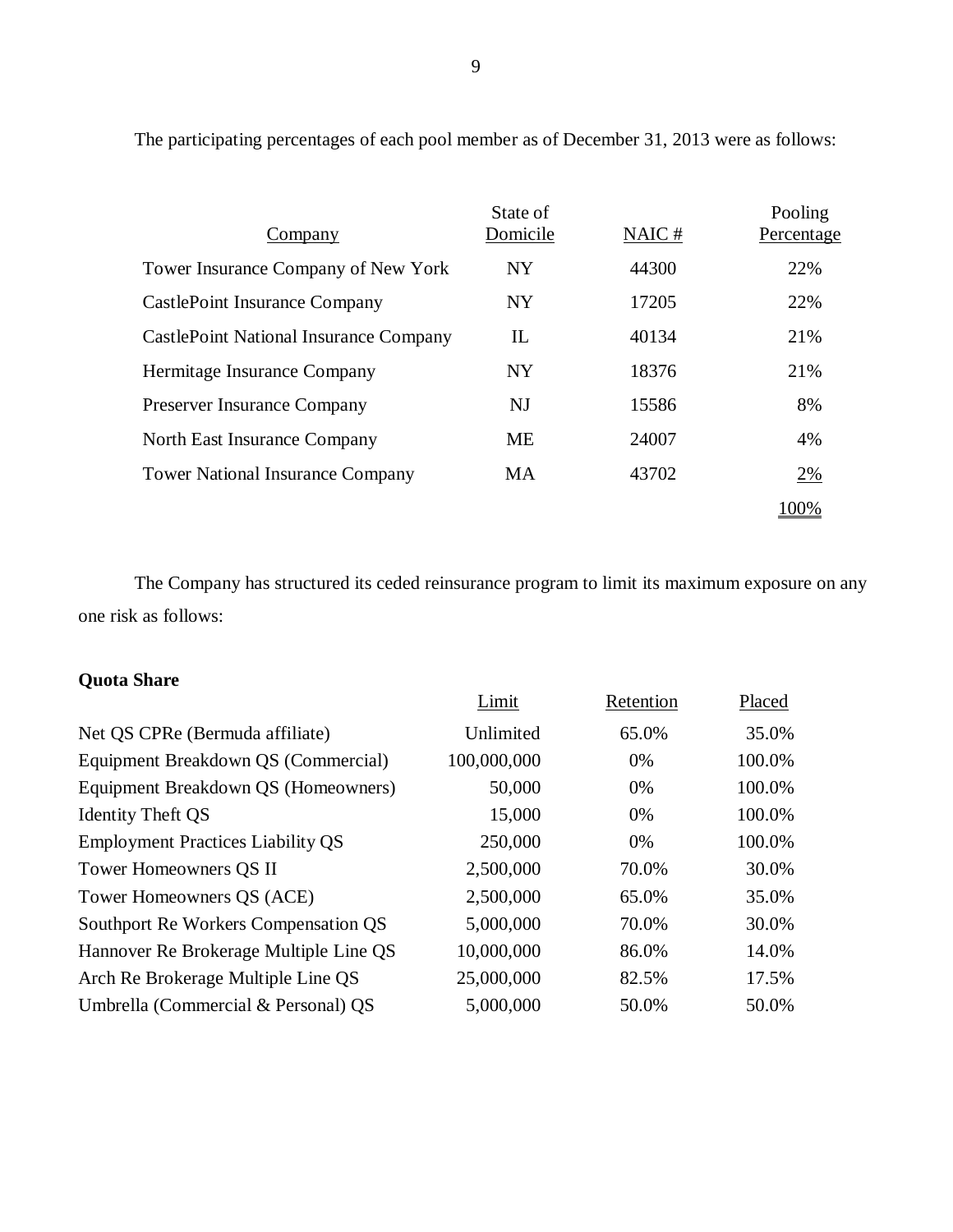| <b>Excess Programs</b>                   |             |             |        |
|------------------------------------------|-------------|-------------|--------|
|                                          | Limit       | Retention   | Placed |
| <b>Casualty Clash XOL</b>                | 5,000,000   | 5,000,000   | 100.0% |
| 1st Property XOL                         | 5,000,000   | 5,000,000   | 100.0% |
| 2nd Property XOL                         | 20,000,000  | 10,000,000  | 100.0% |
| Property Auto Facultative                | 40,000,000  | 30,000,000  | 100.0% |
| Minnesota WCRA XL                        | Unlimited   | 1,880,000   | 100.0% |
| 1st Workers Compensation XS              | 3,000,000   | 2,000,000   | 65.0%  |
| 2nd Workers Compensation XS              | 5,000,000   | 5,000,000   | 100.0% |
| 3rd Workers Compensation XS              | 10,000,000  | 10,000,000  | 100.0% |
| 4th Workers Compensation XS              | 40,000,000  | 20,000,000  | 100.0% |
| Southport Re WC ADC Aggregate XOL        | Various     | Various     | 100.0% |
| <b>Catastrophe Programs</b>              |             |             |        |
|                                          | Limit       | Retention   | Placed |
| 1st Property Catastrophe XL (Nationwide) | 75,000,000  | 75,000,000  | 100.0% |
| 2nd Property Catastrophe XL (Nationwide) | 150,000,000 | 150,000,000 | 100.0% |
| 3rd Property Catastrophe XL (Nationwide) | 300,000,000 | 300,000,000 | 100.0% |
| 4th Property Catastrophe XL (Nationwide) | 400,000,000 | 600,000,000 | 100.0% |
| <b>Industry Loss Warranty (ILW) I</b>    | 10,000,000  | 10,000,000  | 100.0% |
| Industry Loss Warranty (ILW) II          | 10,000,000  | 10,000,000  | 100.0% |
| <b>Specialty Programs</b>                |             |             |        |
|                                          | Limit       | Retention   | Placed |
| W H Greene Umbrella QS                   | 5,000,000   | 20.0%       | 80.0%  |
| W H Greene Umbrella XL                   | 5,000,000   | 5,000,000   | 80.0%  |
| <b>NBIS Crane QS</b>                     | 1,000,000   | 70.0%       | 30.0%  |
| <b>NBIS Inland Marine XOL</b>            | 9,500,000   | 500,000     | 100.0% |
| Cinium Surety QS                         | 200,000     | 80.0%       | 20.0%  |
| 1st Marine Excess                        | 2,500,000   | 2,500,000   | 100.0% |
| 2nd Marine Excess                        | 5,000,000   | 5,000,000   | 100.0% |
| 3rd Marine Excess                        | 15,000,000  | 10,000,000  | 100.0% |
| <b>4th Marine Excess</b>                 | 25,000,000  | 25,000,000  | 100.0% |
| Rodney Square QS                         | 50,000,000  | 90.0%       | 5.0%   |

In the third quarter of 2013, the Company entered into agreements with three reinsurers, Arch Reinsurance Ltd. ("Arch"), Hannover Re (Ireland) Plc. ("Hannover") and Southport Re (Cayman), Ltd. ("Southport Re"); (details of the agreements listed in the above chart). These agreements provided for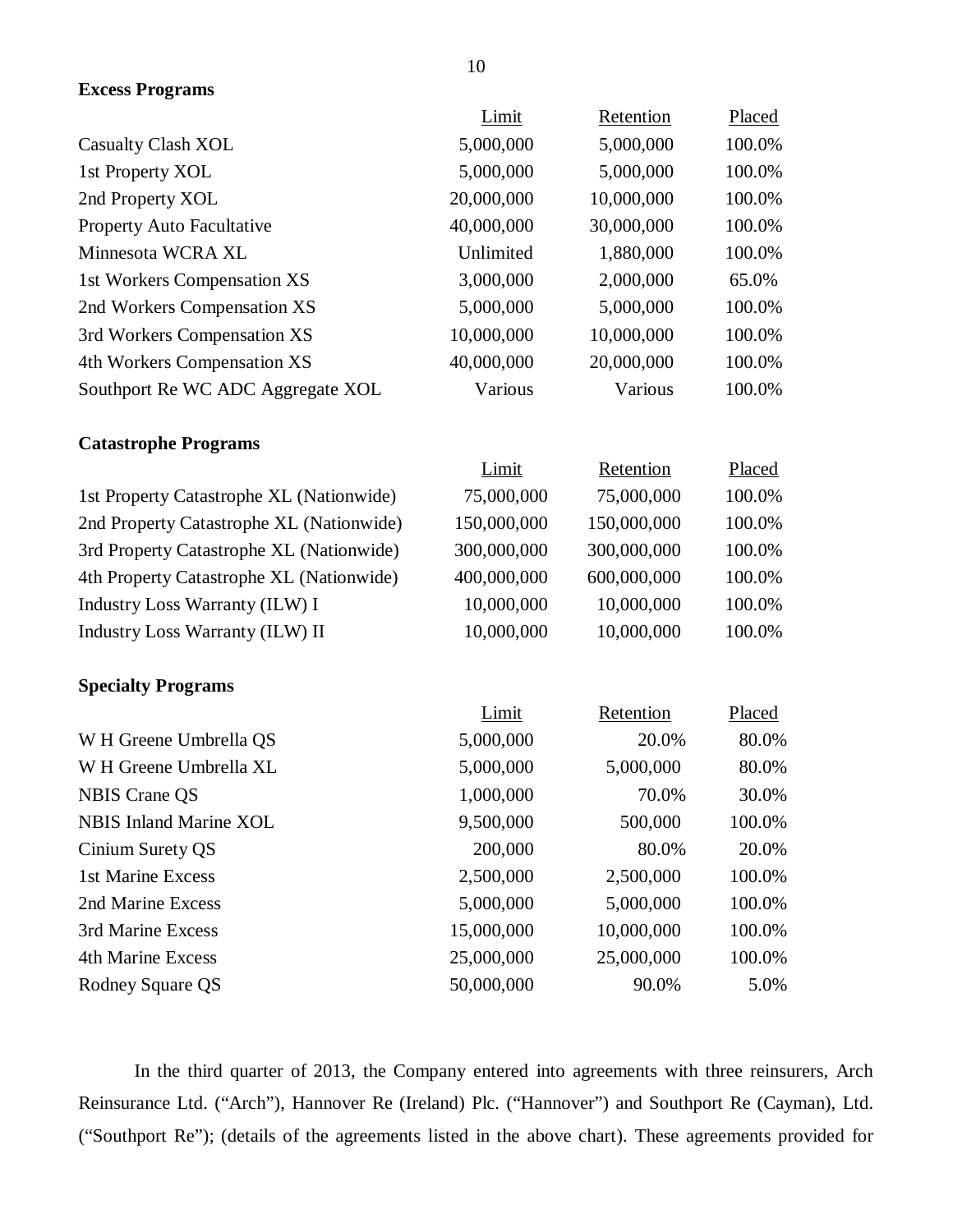<span id="page-12-0"></span>surplus enhancement and improved certain financial leverage ratios, while increasing the Company's financial flexibility. The agreements with Arch and Hannover each consisted of one reinsurance agreement, while the arrangement with Southport Re consisted of several agreements with both prospective and retroactive components. The agreements with Arch and Hannover covered business written from July 1, 2013 to December 31, 2013, as well as unearned premiums at June 30, 2013.

In early 2014, management decided that the Southport treaties should be commuted. As a result of a negotiation between the Company and Southport, the treaties were commuted effective as of February 19, 2014, with the result of the commutation being that all premiums paid to Southport by the Company were returned to the Company, and all liabilities assumed by Southport were cancelled, and such liabilities became the obligation of the Company. It is noted that before the Company commuted the Southport treaties, management determined that such agreement should have been accounted for as deposit accounting as set forth in SSAP No.62R. It is further noted that the retroactive reinsurance treaties with Southport resulted in a surplus gain of \$3,374,705 at the examination date.

Reinsurance agreements with affiliates were reviewed for compliance with Article 15 of the New York Insurance Law. It was noted that all affiliated reinsurance agreements were filed with the Department pursuant to the provisions of Section 1505(d)(2) of the New York Insurance Law.

It is the Company's policy to obtain the appropriate collateral for its cessions to unauthorized reinsurers. Letters of credit and trust accounts obtained by the Company to take credit for cessions to unauthorized reinsurers were reviewed for compliance with Department Regulations 133 and 114, respectively.

All material ceded reinsurance agreements in effect as of the examination date were reviewed and found to contain the required clauses, including an insolvency clause meeting the requirements of Section 1308 of the New York Insurance Law.

During the period covered by this examination, the Company commuted various reinsurance agreements. These commutations were neutral to the Company's surplus position.

### D. Holding Company System

The Company is a member of the Tower Group. The Company is owned 100 % by HIG, Inc., a Delaware corporation. Both of these entities are ultimately owned by TGIL.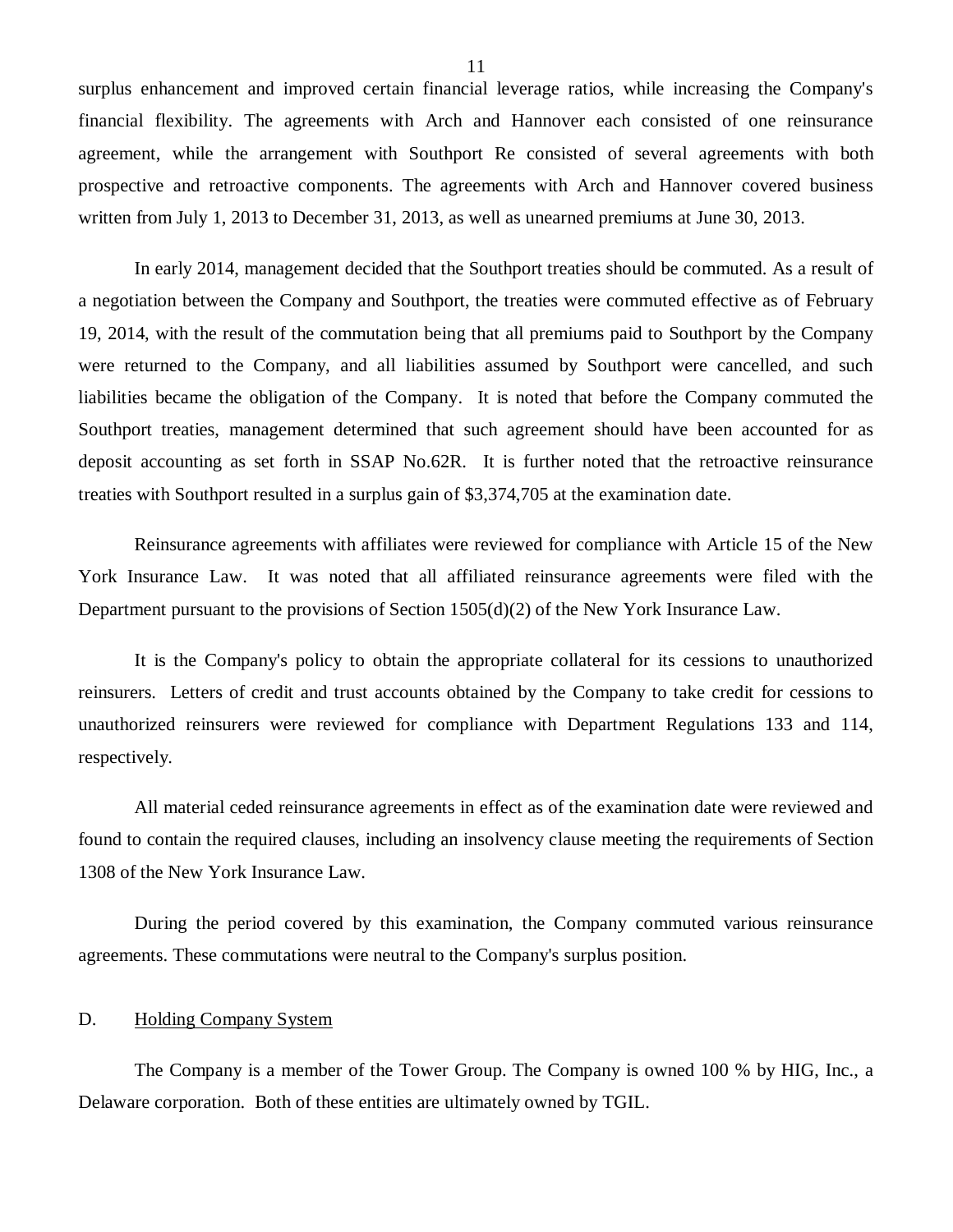A review of the Holding Company Registration Statements filed with this Department indicated that such filings were complete and were filed in a timely manner pursuant to Article 15 of the New York Insurance Law and Department Regulation 52.

The following organizational chart displays the chain of ownership of subsidiary and affiliated companies which were members of Tower Group, Inc. at December 31, 2013:



At December 31, 2013, the Company was party to the following agreements with other members of its holding company system:

### Service and Expense Sharing Agreements

There are a number of Service and Expense Sharing Agreements between the affiliated parties to jointly share in underwriting and claims expenses as well as sharing any profits and losses from rendering services to third parties. While each agreement may vary, in general terms, the agreements cover the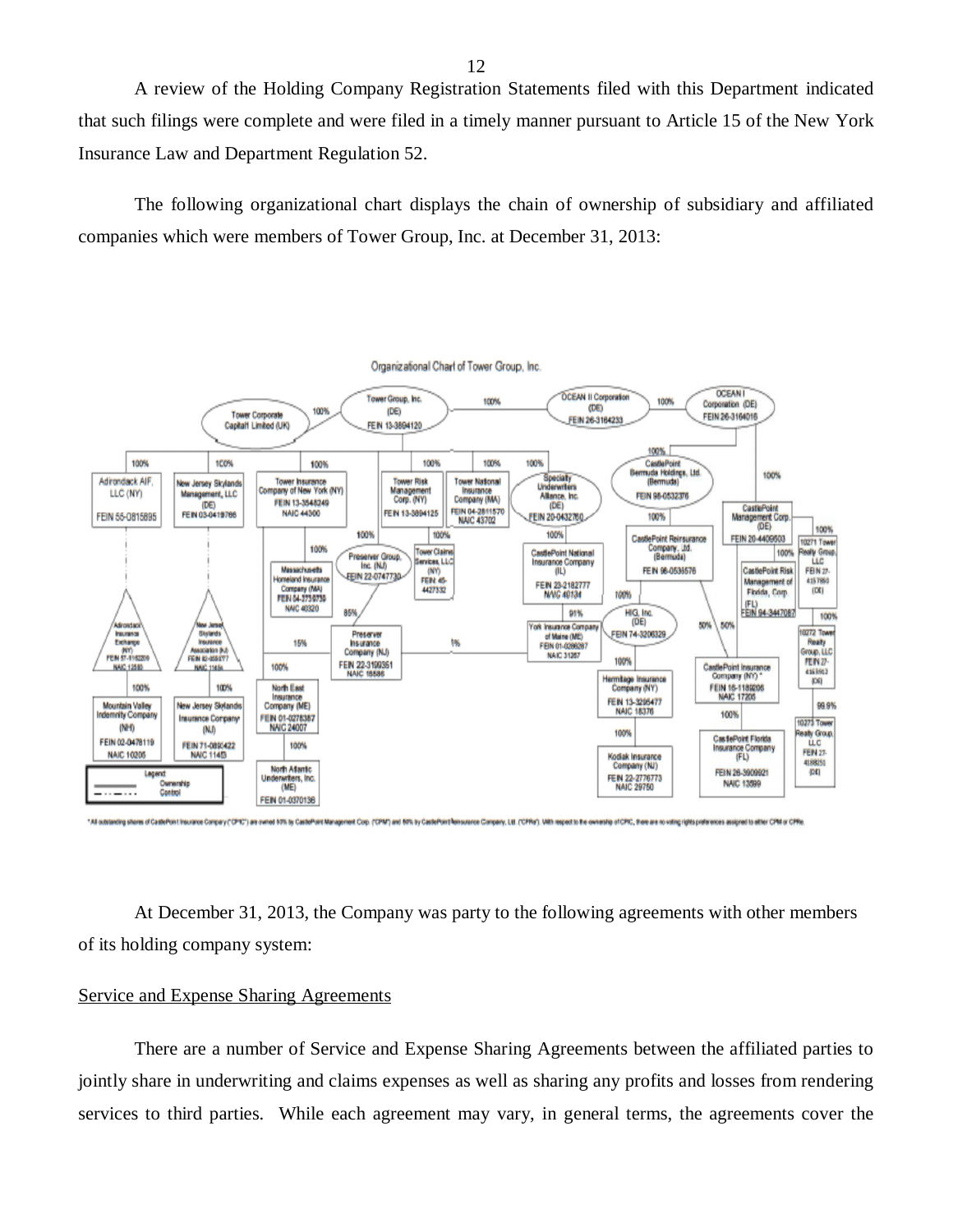following services which would be provided or received by any of the companies that are party to the agreement:

- 1. Underwriting and marketing;
- 2. Policy issuance, billing, and collection;
- 3. State filing and regulatory compliance;
- 4. Loss prevention, premium audit;
- 5. Claims services; and
- 6. Administrative services (i.e., Human Resources, IT, and facilities).

TICNY employs the staff that provides services to its affiliates that participate in the Intercompany Pooling Agreement. Underwriting and claim expenses are handled through the Intercompany Pooling Agreement, however, the Service and Expense Sharing Agreements are in place for other services performed by the Company employees on behalf of the referenced affiliates.

As of December 31, 2013, HIC was party to a Service and Expense Sharing Agreement with TICNY in which TICNY provides underwriting and claims services as well as administrative services.

### Management Agreements

Affiliated parties have entered into a specific purpose management agreement. The Management Agreement between CPIC and Tower Risk Management Corp. ("TRM") (an amendment to which adds Kodiak Insurance Company and HIC) to manage and earn management fees on Tower's authorized brokerage business placed on CPIC paper.

### Tax Allocation Agreement

Effective September 12, 2008, the Company entered into a tax allocation agreement with Tower Group, Inc. and several of its subsidiaries to jointly file consolidated federal income tax returns in accordance with the relevant Internal Revenue Service regulations. A tax allocation agreement between Tower Group and its subsidiaries allows the Company to compute and pay Federal income taxes on a consolidated basis. At the end of each consolidated return year, each entity must compute and pay to the Holding Company its share of the Federal income tax liability primarily based on separate return calculations. The tax allocation agreement allows the Holding Company to make certain IRS Code ("Code") elections in the consolidated Federal tax return. In the event such Code elections are made, any benefit or liability is accrued or paid by each entity.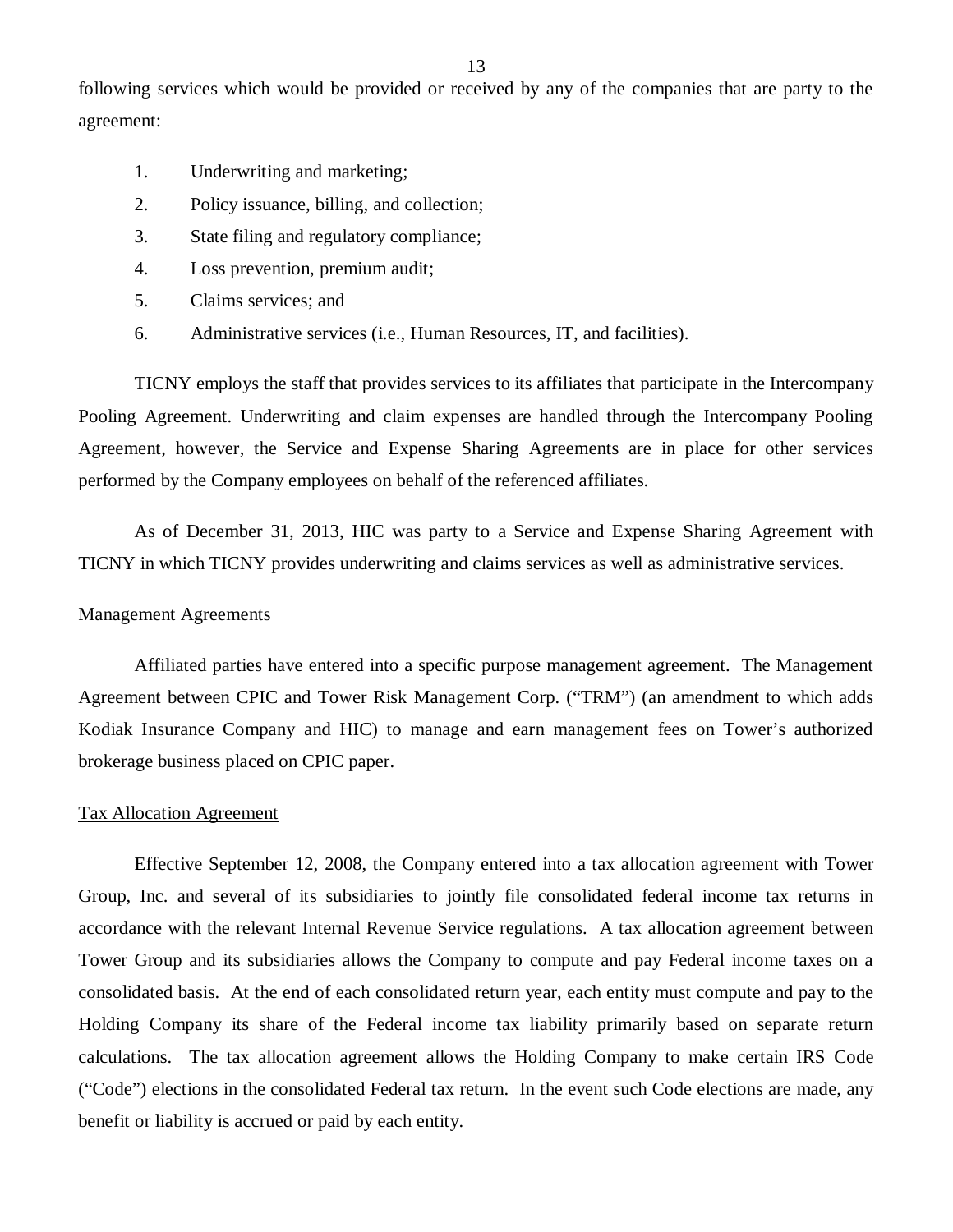### E. Significant Operating Ratios

The underwriting ratios presented below are on an earned/incurred basis and encompass the fouryear period covered by this examination:

|                                              | Amounts       | Ratios      |
|----------------------------------------------|---------------|-------------|
| Losses and loss adjustment expenses incurred | \$461,804,614 | 88.56%      |
| Other underwriting expenses incurred         | 203,442,587   | 39.02%      |
| Net underwriting loss                        | (143,800,388) | $(27.58)\%$ |
| Premiums earned                              | \$521,446,813 | 100.00%     |

### F. Accounts and Records

Material weaknesses were noted in the Company's 'internal controls' over financial reporting. The Company did not maintain effective controls over:

- 1. The loss reserve estimation process
- 2. The premium receivable account reconciliation
- 3. The tax valuation process
- 4. Information technology general controls
- 5. Period end financial reporting

### G. Investments

It is noted that the Company has an investment in a surplus note of its affiliate, the Adirondack Insurance Exchange with an admitted value of \$6,797,426. This note can only be repaid with the permission of the Department. This investment represents a 13.861% interest in a \$70.7 million surplus note. The Company paid \$10,573,721 for its \$9,800,000 stake in the face value of the note.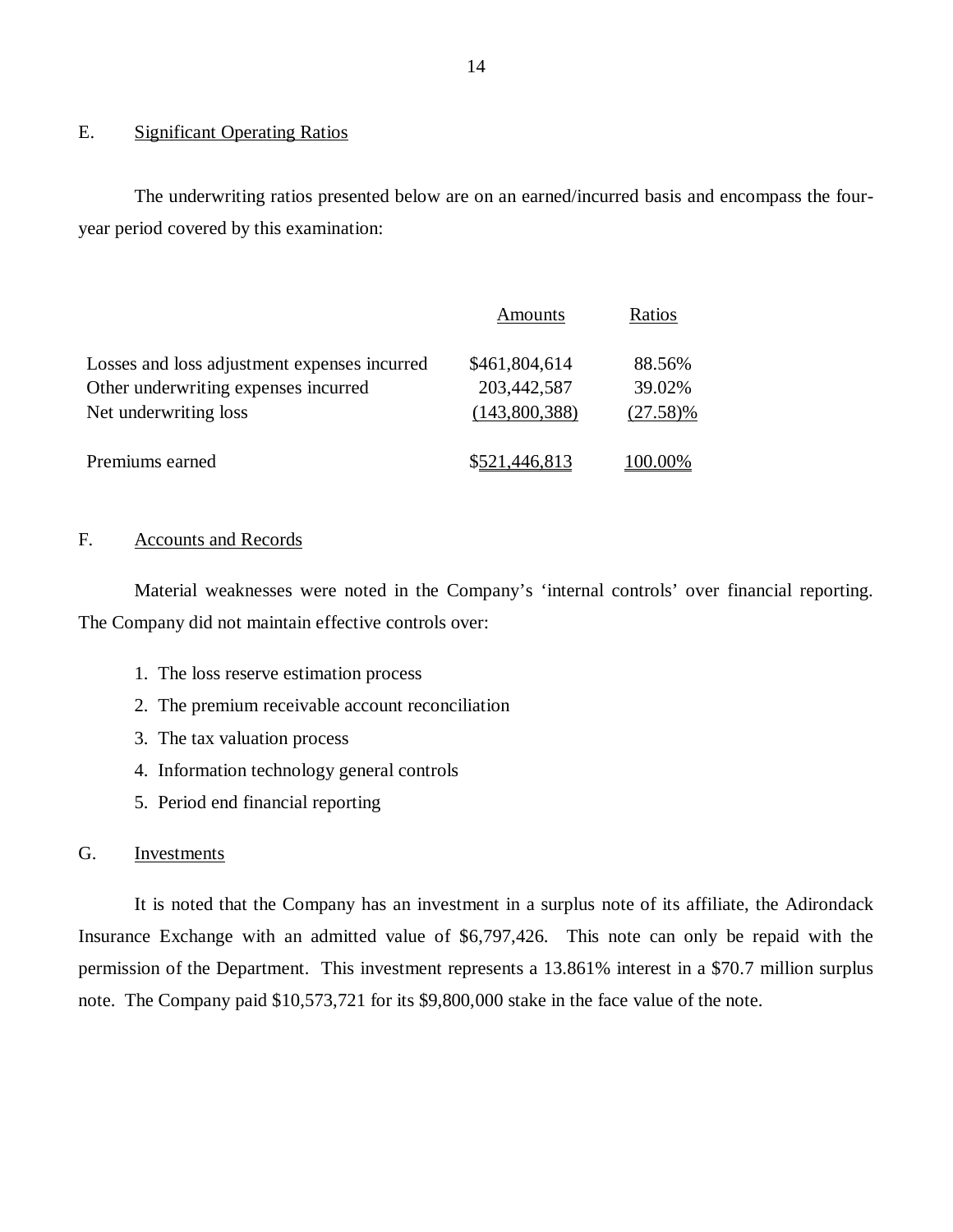During the review of the Company's investment practices, it was noted that the Company violated Section 1505 of the New York Insurance Law by transferring securities between members of its holding company system without permission from the Department.

TICNY sold 102 securities to AIDEX on December 23, 2010 without prior approval from the Department. AIDEX sold 6 securities to TICNY on February 16, 2011 without prior approval from the Department. CPIC and HIC invested in Lincoln Properties, a limited partnership formed for the purpose of developing a parcel of real estate in Edison, NJ. This partnership interest was acquired by TGI and later sold to CPIC and HIC in June of 2012 without prior approval from the Department. It is recommended that the Company comply with Section 1505 of the New York Insurance Law and obtain prior approval from the Department before transferring securities between members of the holding company group. It is recommended that Company comply with Section 1505 of the New York Insurance Law and obtain prior approval from the Department before transferring securities between members of the holding company group.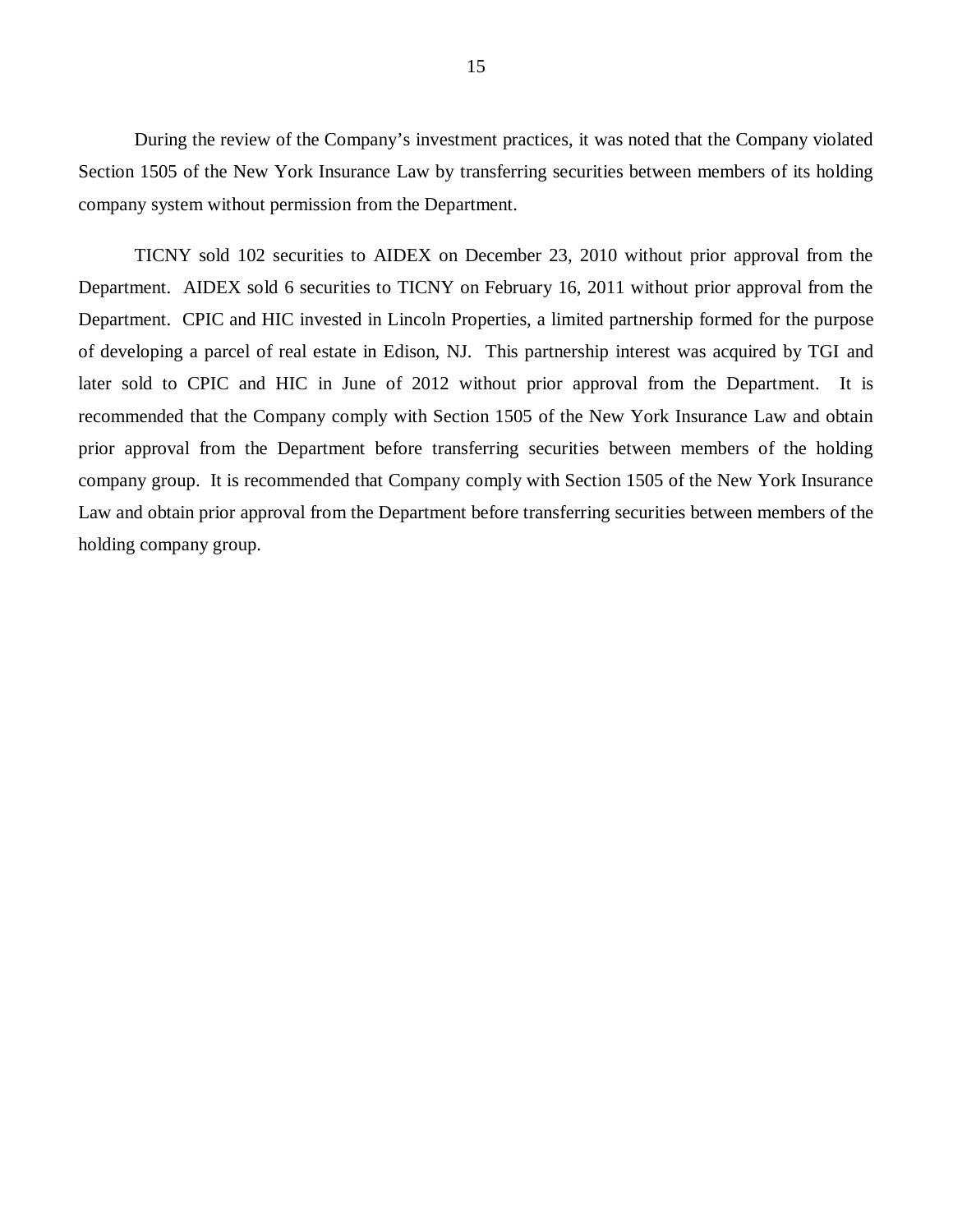# **3. FINANCIAL STATEMENTS**

# A Balance Sheet

The following shows the assets, liabilities and surplus as regards policyholders as of December 31, 2013 as determined by this examination and as reported by the Company:

|                                                                                 | Examination   | Company       |                 |
|---------------------------------------------------------------------------------|---------------|---------------|-----------------|
| Assets                                                                          | Net Admitted  | Net Admitted  | Increase        |
|                                                                                 | Assets        | Assets        | (Decrease)      |
| <b>B</b> onds                                                                   | \$95,756,706  | \$95,756,706  |                 |
| Preferred stocks (stocks)                                                       | 4,559,650     | 4,559,650     |                 |
| Common stocks (stocks)                                                          | 16,264,797    | 20,798,349    | \$(4,533,552)   |
| Cash, cash equivalents and short-term                                           |               |               |                 |
| investments                                                                     | 14,059,749    | 14,059,749    |                 |
| Other invested assets                                                           | 19,892,845    | 19,892,845    |                 |
| Receivables for securities                                                      | 8,315,973     | 8,315,973     |                 |
| Investment income due and accrued                                               | 3,541,263     | 3,541,263     |                 |
| Uncollected premiums and agents'                                                |               |               |                 |
| balances in the course of collection                                            | 17,832,284    | 17,832,284    |                 |
| Deferred premiums, agents' balances and<br>installments booked but deferred and |               |               |                 |
| not yet due                                                                     | 32,791,835    | 32,791,835    |                 |
| Accrued retrospective premiums                                                  | 214,435       | 214,435       |                 |
| Amounts recoverable from reinsurers                                             | 5,616,512     | 5,616,512     |                 |
| Funds held by or deposited with reinsured                                       |               |               |                 |
| companies                                                                       | 6,294,154     | 6,294,154     |                 |
| Current federal and foreign income tax<br>recoverable and interest thereon      | 3,320,799     | 3,320,799     |                 |
| Receivables from parent, subsidiaries and<br>affiliates                         | 81,532,132    | 81,532,132    |                 |
| Aggregate write-ins for other than<br>invested assets                           | 19,865,468    | 19,865,468    | $\mathbf{0}$    |
| Totals                                                                          | \$329,858,602 | \$334,392,154 | $$$ (4,533,552) |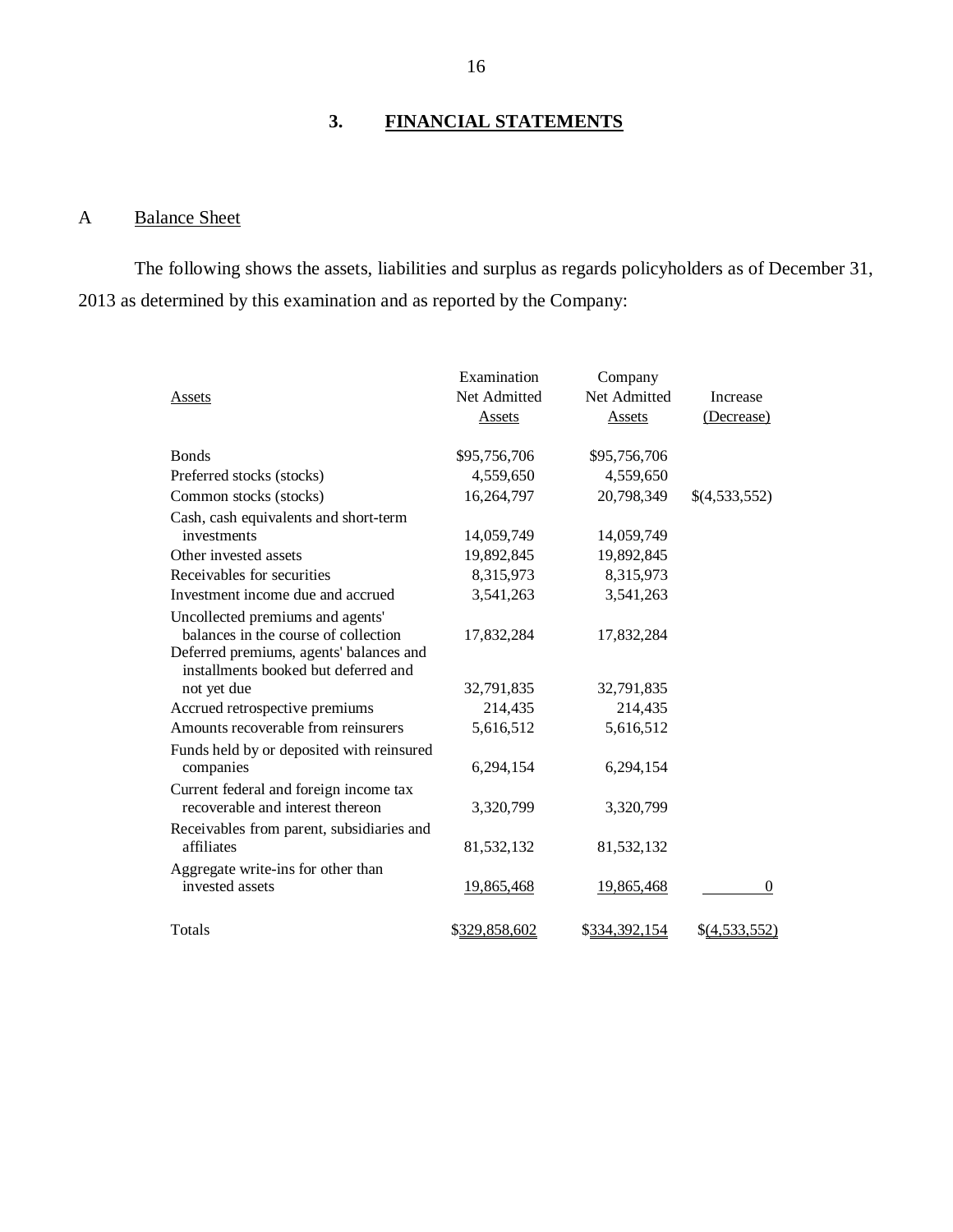### Liabilities, surplus and other funds

|                                                                          |                 |                  | Surplus<br>Increase |
|--------------------------------------------------------------------------|-----------------|------------------|---------------------|
| Liabilities                                                              | Examination     | Company          | (Decrease)          |
| Losses and loss adjustment expenses                                      | \$261,085,000   | \$226,344,907    | \$(34,740,093)      |
| Reinsurance payable on paid losses and loss adjustment expenses          | 449,581         | 449,581          |                     |
| Commissions payable, contingent commissions and other similar<br>charges | 874,475         | 874,475          |                     |
| Other expenses (excluding taxes, licenses and fees)                      | 9,894,010       | 9,894,010        |                     |
| Taxes, licenses and fees (excluding federal and foreign income taxes)    | 157,981         | 157,981          |                     |
| Unearned premiums                                                        | 60,443,477      | 60,443,477       |                     |
| Advance premium                                                          | 2,464,779       | 2,464,779        |                     |
| Ceded reinsurance premiums payable (net of ceding commissions)           | 37,240,927      | 37,240,927       |                     |
| Funds held by company under reinsurance treaties                         | 21,718,603      | 21,718,603       |                     |
| Amounts withheld or retained by company for account of others            | 217,193         | 217,193          |                     |
| Payable for securities                                                   | 3,372,398       | 3,372,398        |                     |
| Deferred commission income                                               | 1,408,783       | 1,408,783        |                     |
| Reserve for unsecured reinsurance recoverable                            | 14,096,040      | 14,096,040       |                     |
| Premium collateral and loss fund deposit                                 | 4,768,577       | 4,768,577        |                     |
| Retroactive reinsurance reserves - ceded                                 | (41,548,520)    | (41,548,520)     |                     |
| Miscellaneous liabilities                                                | 143,698         | 143,698          |                     |
| Workers' compensation fund assessment payable                            | 91,000          | 91,000           | $\theta$            |
| <b>Total liabilities</b>                                                 | \$376,878,002   | \$342,137,909    | $(\$34,740,093)$    |
| Surplus and other funds                                                  |                 |                  |                     |
| Aggregate write-ins for special surplus funds                            | \$<br>3,374,705 | 3,374,705<br>\$. |                     |
| Common capital stock                                                     | 3,101,040       | 3,101,040        |                     |
| Gross paid in and contributed surplus                                    | 23,094,050      | 23,094,050       |                     |
| Unassigned funds (surplus)                                               | (76, 589, 195)  | (37, 315, 550)   | \$39,273,645        |
| Surplus as regards policyholders                                         | \$(47,019,400)  | \$(7,745,755)    | \$39,273,645        |
| Total liabilities, surplus, and other funds                              | \$329,858,602   | \$334,392,154    |                     |

Note: The Internal Revenue Service is currently conducting audits of the Company's consolidated Federal Income Tax returns for tax years 2010 through 2012. The results of this audit were not known at the date of this report and there has been no liability established herein.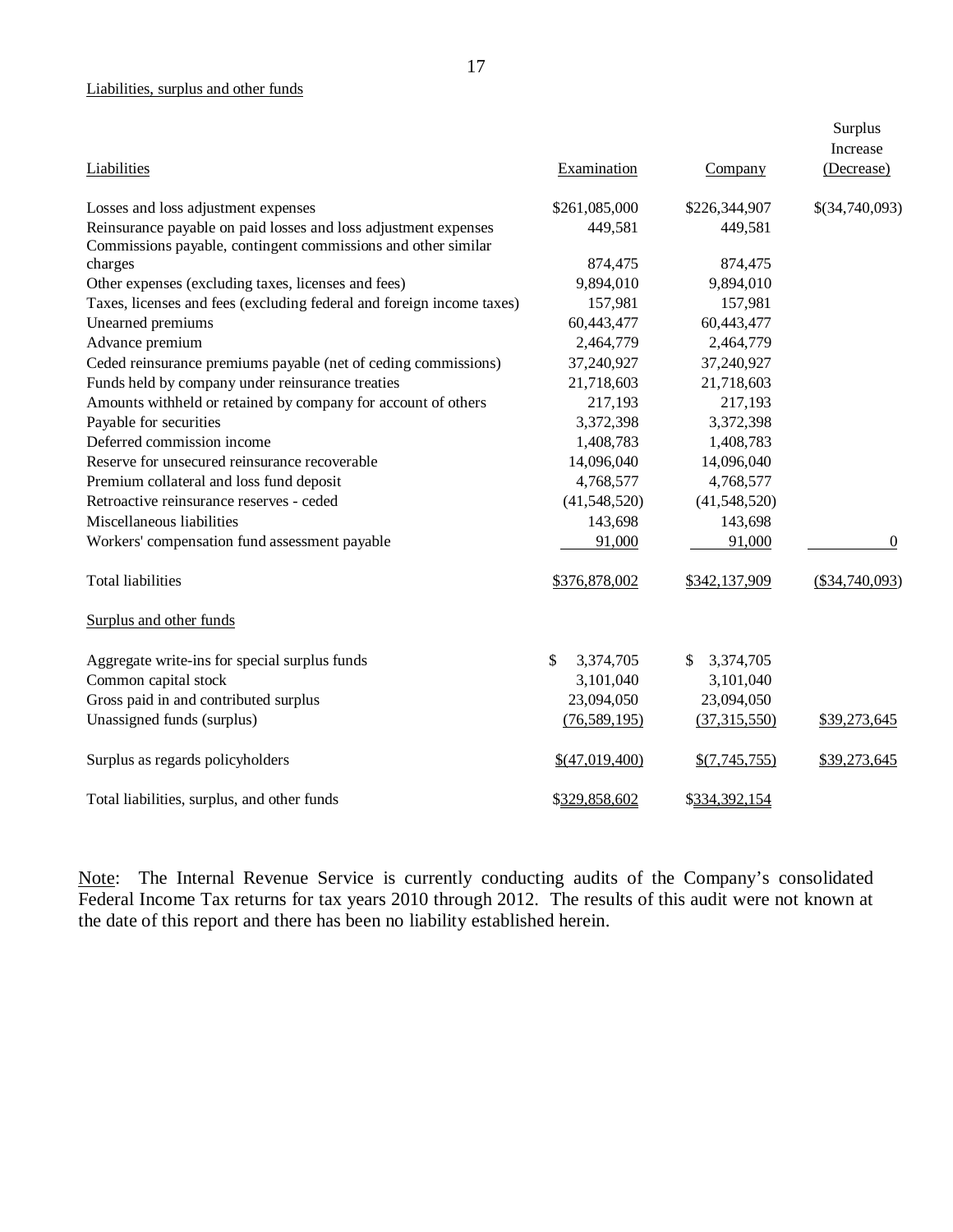# B. Statement of Income

# Underwriting Income

| Premiums earned                                                 |                | \$521,446,813   |
|-----------------------------------------------------------------|----------------|-----------------|
| Deductions:<br>Losses and loss adjustment expenses incurred     | \$461,804,614  |                 |
| Other underwriting expenses incurred                            | 203,442,587    |                 |
| Total underwriting deductions                                   |                | 665,247,201     |
| Net underwriting gain or (loss)                                 |                | \$(143,800,388) |
| <b>Investment Income</b>                                        |                |                 |
| Net investment income earned                                    | \$55,165,634   |                 |
| Net realized capital gain                                       | 1,147,936      |                 |
| Net investment gain or (loss)                                   |                | 56,313,570      |
| Other Income                                                    |                |                 |
| Net gain or (loss) from agents' or premium balances charged off | \$ (2,968,710) |                 |
| Finance and service charges not included in premiums            | 5,028,568      |                 |
| Reserve for unsecured reinsurance recoverable                   | (14,096,040)   |                 |
| Retroactive reinsurance gain                                    | 3,373,635      |                 |
| Interest on funds held                                          | (1.949,767)    |                 |
| Allowance for doubtful accounts                                 | (735,000)      |                 |
| Total other income                                              |                | (11, 347, 314)  |
| Net income before federal and foreign income taxes              |                | \$(98,834,132)  |
| Federal and foreign income taxes incurred                       |                | 3,385,367       |
| Net Income                                                      |                | \$(102,219,499) |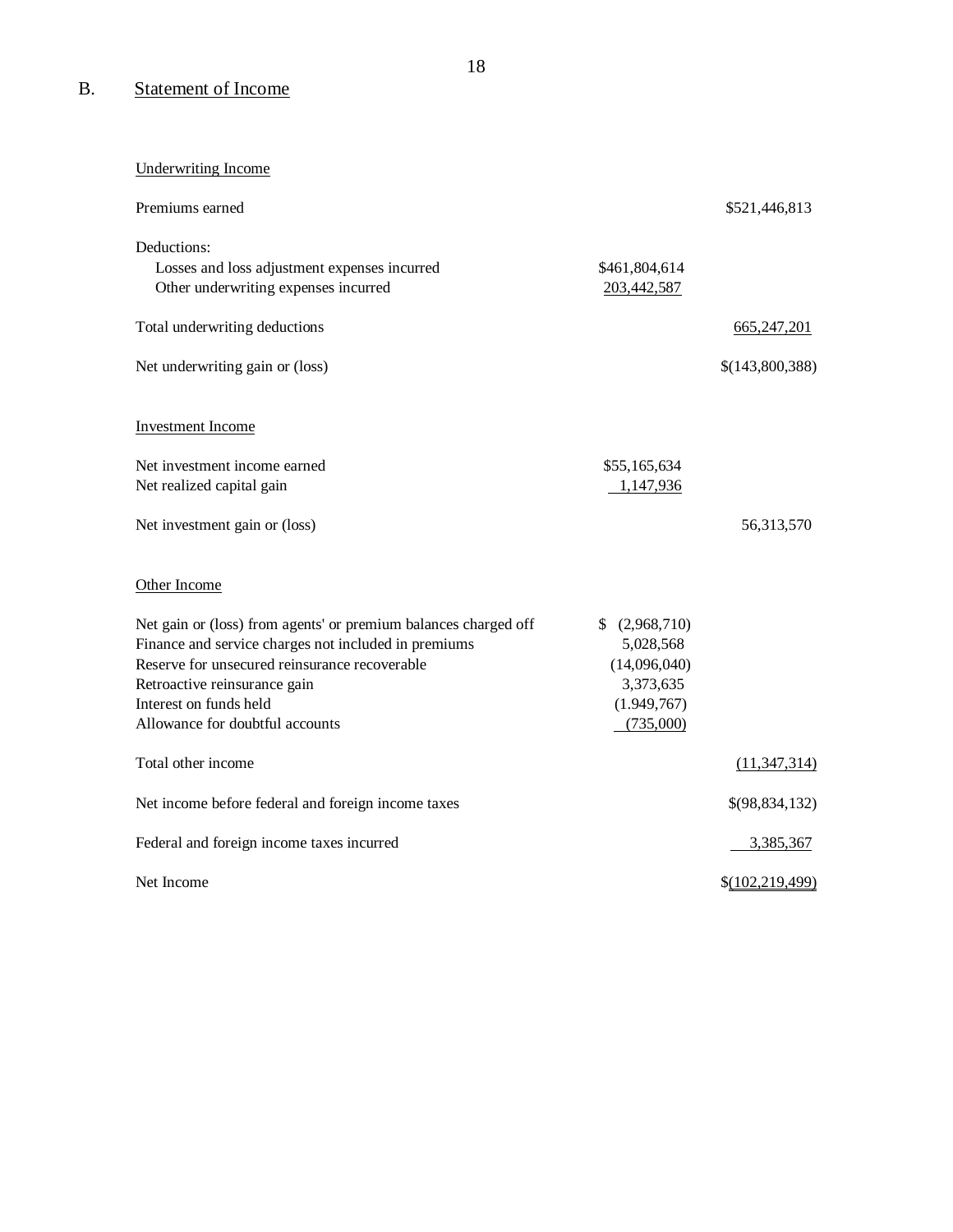### C. Capital and Surplus

Surplus as regards policyholders decreased \$143,095,494 during the four-year examination period January 1, 2010 through December 31, 2013, detailed as follows:

### Surplus as regards policyholders per report on examination as of December 31, 2009 \$96,076,094

|                                                     | Gains in<br><b>Surplus</b> | Losses in<br><b>Surplus</b> |                |
|-----------------------------------------------------|----------------------------|-----------------------------|----------------|
| Net loss                                            |                            | \$102,219,499               |                |
| Net unrealized capital gains or (losses)            | \$2,173,225                |                             |                |
| Change in net deferred income tax                   |                            | 18,989,762                  |                |
| Change in nonadmitted assets                        |                            | 16,933,193                  |                |
| Surplus adjustments paid in                         | 2,640,091                  |                             |                |
| Dividends to stockholders                           |                            | 4,800,000                   |                |
| Aggregate write-ins for gains and losses in surplus |                            | 4.966.356                   |                |
|                                                     | \$4,813,316                | \$147,908,810               |                |
| Net increase (decrease) in surplus                  |                            |                             | (143,095,494)  |
| Surplus as regards policyholders per report on      |                            |                             |                |
| examination as of December 31, 2013                 |                            |                             | \$(47,019,400) |

Note: This examination has determined that as of December 31, 2013, HIC was insolvent in the amount of \$47,019,400, and that its capital was impaired in the amount of \$50,120,440. Additionally, the Company's minimum required to be maintained surplus of \$6,000,000 was impaired in the amount of \$53,019,400.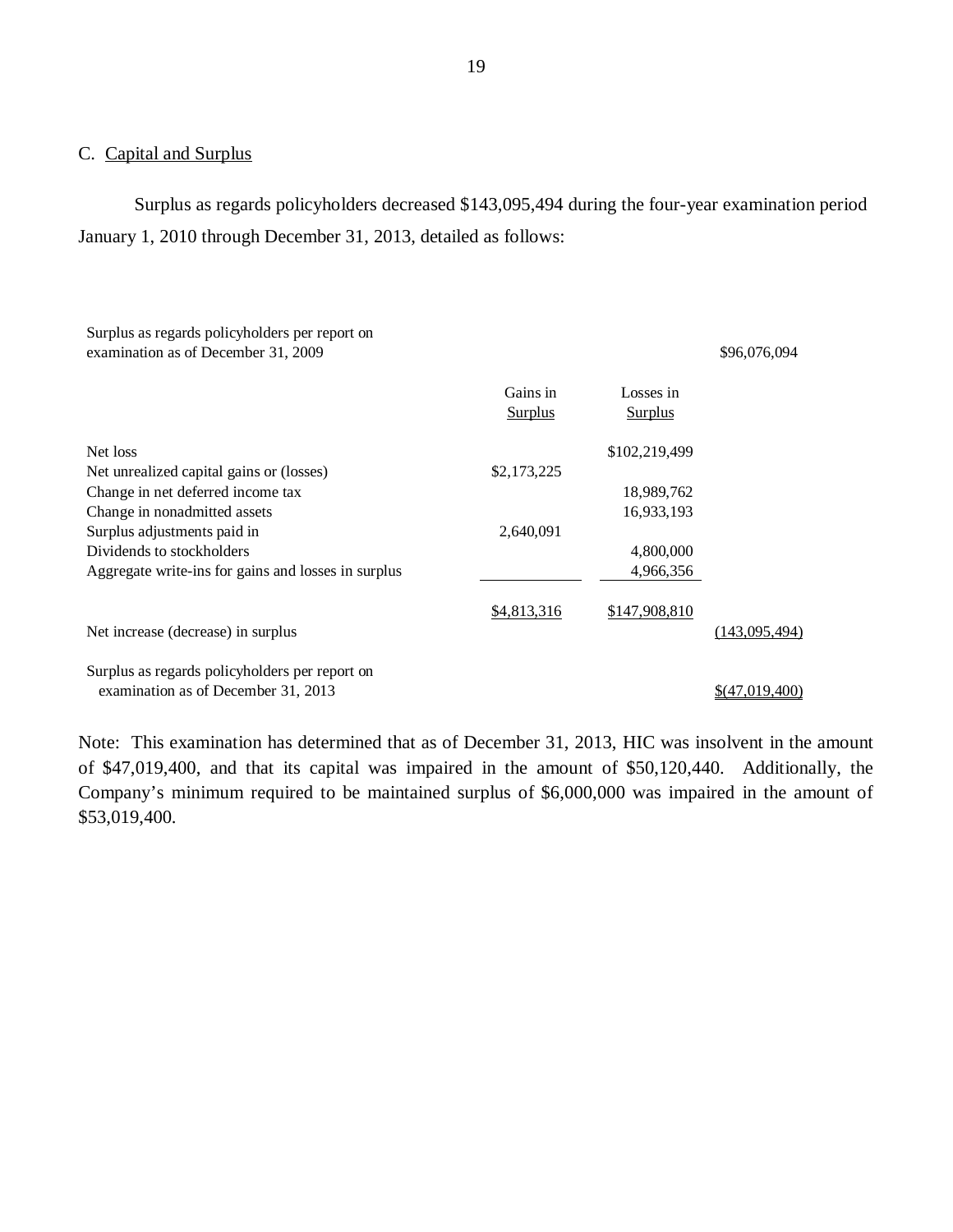#### 4. **COMMON STOCK**

<span id="page-21-0"></span>The examination asset for the captioned item of \$16,264,797 is \$4,533,552 less than the \$20,798,349 reported by the Company in its December 31, 2013, filed annual statement.

This change represents the disallowed portion of HIC's investment in subsidiary Kodiak Insurance Company per Section 1408(b) of the New York Insurance Law. Section 1408(b), limits the admitted value of insurance company shares to the greater of fifty per centum of the surplus to policyholders or sixty per centum of surplus.

### 5**. LOSSES AND LOSS ADJUSTMENT EXPENSES**

The examination liability for the captioned items of \$261,085,000 is \$34,740,093 more than the \$226,344,907 reported by the Company in its December 31, 2013, filed annual statement. The examination analysis of the Loss and loss adjustment expense reserves was conducted in accordance with generally accepted actuarial principles and statutory accounting principles, including the NAIC Accounting Practices & Procedures Manual, Statement of Statutory Accounting Principle No. 55 ("SSAP No. 55").

It is noted, by virtue of its nine month runoff for accident years 2013 and prior as reported by the Company in its filed quarterly statement as of September 30, 2014, the Company has recognized approximately \$9.6 million of the Department's \$35 million projected Loss and loss adjustment expense reserve deficiency.

### **6. CONCLUSION**

This examination has determined that as of December 31, 2013, HIC was insolvent in the amount of \$47,019,400, and that its capital was impaired in the amount of \$50,120,440. Additionally, the Company's minimum required to be maintained surplus of \$6,000,000 was impaired in the amount of \$53,019,400.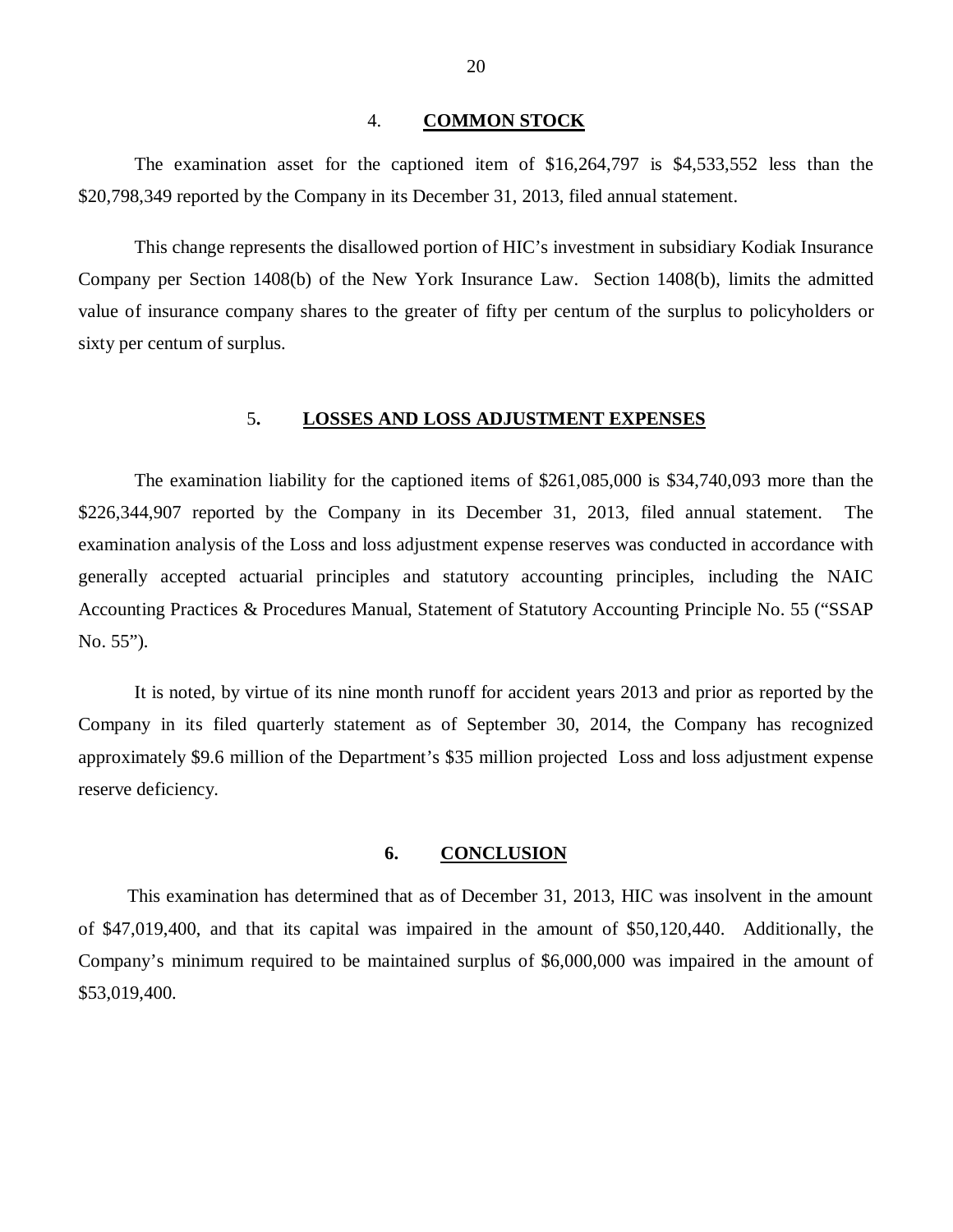### **7. SUBSEQUENT EVENTS**

<span id="page-22-0"></span>On January 3, 2014, TGIL, the ultimate parent of the Company entered into an Agreement and Plan of Merger ("the Merger Agreement") with ACP Re, Ltd. ("ACP Re") and London Acquisition Company, LTD ("LACL"), a wholly owned subsidiary of ACP Re. ACP Re is a Bermuda-based reinsurance company which historically reinsured a portion of the property and casualty business of National General Holdings Corporation ("NGHC"). The controlling shareholder of ACP Re is a trust established by the founder of AmTrust Financial Services, Inc. ("AmTrust"), NGHC and Maiden Holdings, Ltd.

The terms of the Merger Agreement indicate that TGIL would be merged with LACL and TGIL would be the surviving corporation and become a wholly-owned subsidiary of ACP Re. Additionally, AmTrust would acquire the renewal rights and assets of TGIL's commercial lines insurance operations, and specialty personal-lines insurer NGHC would acquire the renewal rights and assets of TGIL's personal lines insurance operations.

On January 3, 2014, the Company and its insurance affiliates entered into a Commercial Lines Cut-Through Quota Share Reinsurance Agreement with Technology Insurance Company, Inc. ("Technology") in connection with the Merger. Technology is a New Hampshire domiciled affiliate of ACP Re and a subsidiary of AmTrust. The agreement requires the ceding companies to use the reinsurers underwriting standards on all new and renewed policies. The reinsurer will assume 100% of all losses on non-excluded policies. The ceding companies will transfer the unearned premium of reinsured policies less a ceding commission and 100% of all premiums on new and renewed policies less a ceding commission.

On January 3, 2014, the Company and its insurance affiliates entered into a Personal Lines Cut-Through Quota Share Reinsurance Agreement with Integon National Insurance Company ('Integon') in connection with the Merger Agreement previously mentioned. Integon is a North Carolina domiciled authorized insurance company that is a subsidiary of NGHC and an affiliate of ACP Re. The terms of the Personal Lines Cut-Through Reinsurance Agreement are the same as the Commercial Lines described above.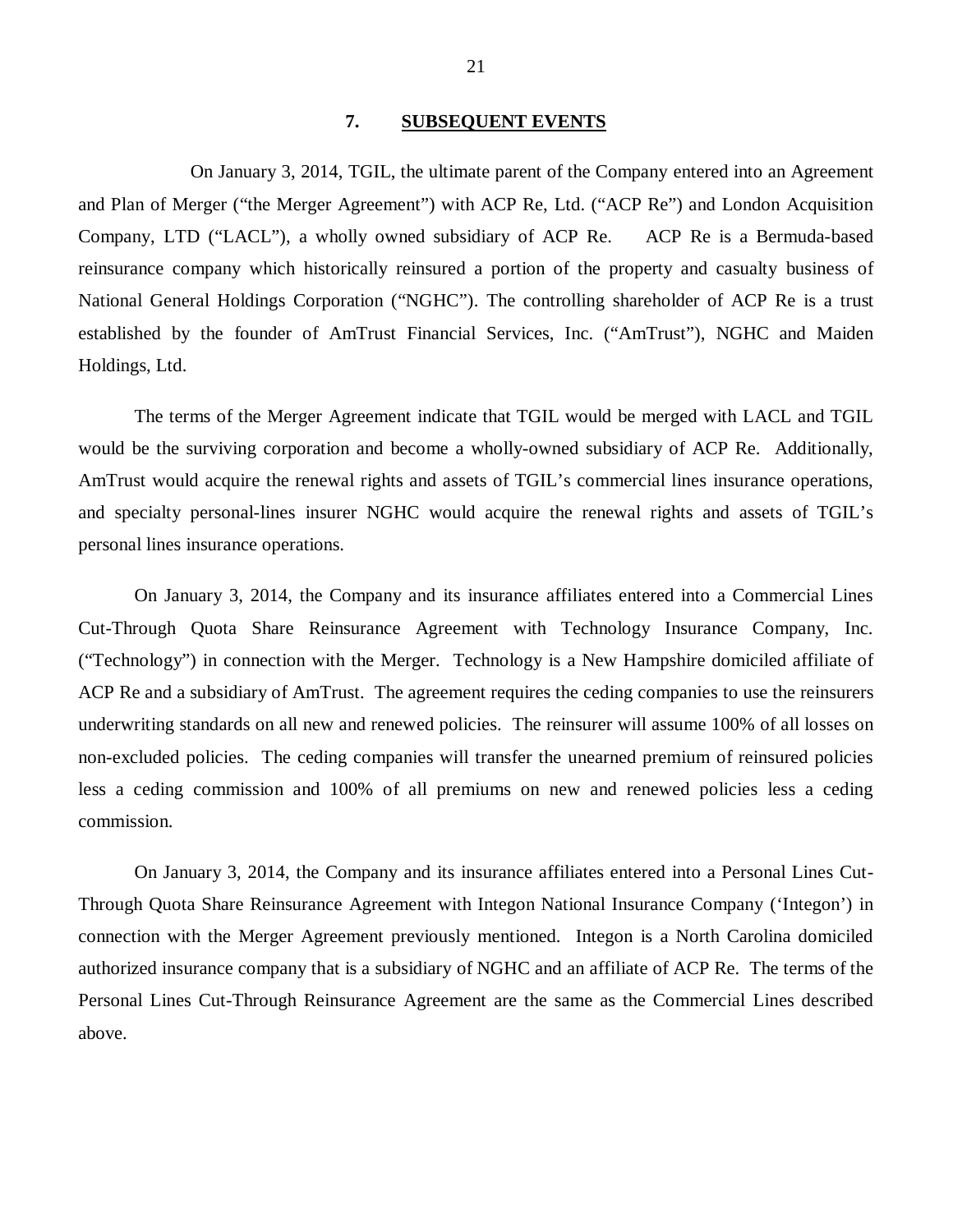22

By letter dated September 12, 2014 (the "Approval Letter"), the NYDFS approved ACP Re's acquisition of TGIL New York insurers (subsidiaries), Tower Insurance Company of NY, Hermitage Insurance Company and Castle Point Insurance Company ("Tower Companies").

On September 15, 2014, the Merger Agreement of TGIL was completed. It is noted that as part of the merger, the Company entered into the following agreements effective September 15, 2014:

- 1. A loss portfolio transfer agreement with CastlePoint Reinsurance Company, Ltd of Bermuda ('CP Re'), pursuant to which CP Re assumed all of the insurance liabilities of the Company as well as cash and invested assets equal to the assumed liabilities. Once the LPT agreement becomes effective, the NY insurers, TICNY, HIC and CPIC will have no net claim liabilities. CP Re is an unauthorized Bermuda reinsurer that was part of the pre-merger Tower Group holding company system.
- 2. A quota share reinsurance agreement with Technology, under which the Company prospectively cedes 100% of its commercial lines of business issued pursuant to a managing general agent agreement between the Company and AmTrust North America, Inc.
- 3. A quota share reinsurance agreement with Integon under which the Company prospectively cedes 100% of its personal lines business issued pursuant to a managing general agent agreement between the Company and National General Insurance Marketing, Inc.

The two quota share reinsurance agreements and cut through endorsements related to the commercial and personal lines dated January 3, 2014, were terminated on a run-off basis effective the September 15, 2014 merger agreement.

CP Re in turn entered into an aggregate stop loss reinsurance contract under which it is indemnified with respect to the liability that may accrue to it as a result of losses reinsured by CP Re under the loss portfolio agreement that it entered into with the Company identified above. The coverage attaches at the first dollar of adverse development, based on the TGIL U.S. insurers' liabilities as of the closing of the Tower transactions.

There are two participating reinsurers in the aggregate stop loss reinsurance contract, each with a 50% interest which is several only. The two participating reinsurers are AmTrust International Insurance, Ltd. and National General Re, Ltd., which are subsidiaries of AmTrust and NGHC, respectively. The aggregate limit of liability of the reinsurers under this contract is \$250 million with each reinsurer having a liability limited to \$125 million. CP Re will pay \$56 million dollars for this coverage on the fifth anniversary of the effective date of the contract.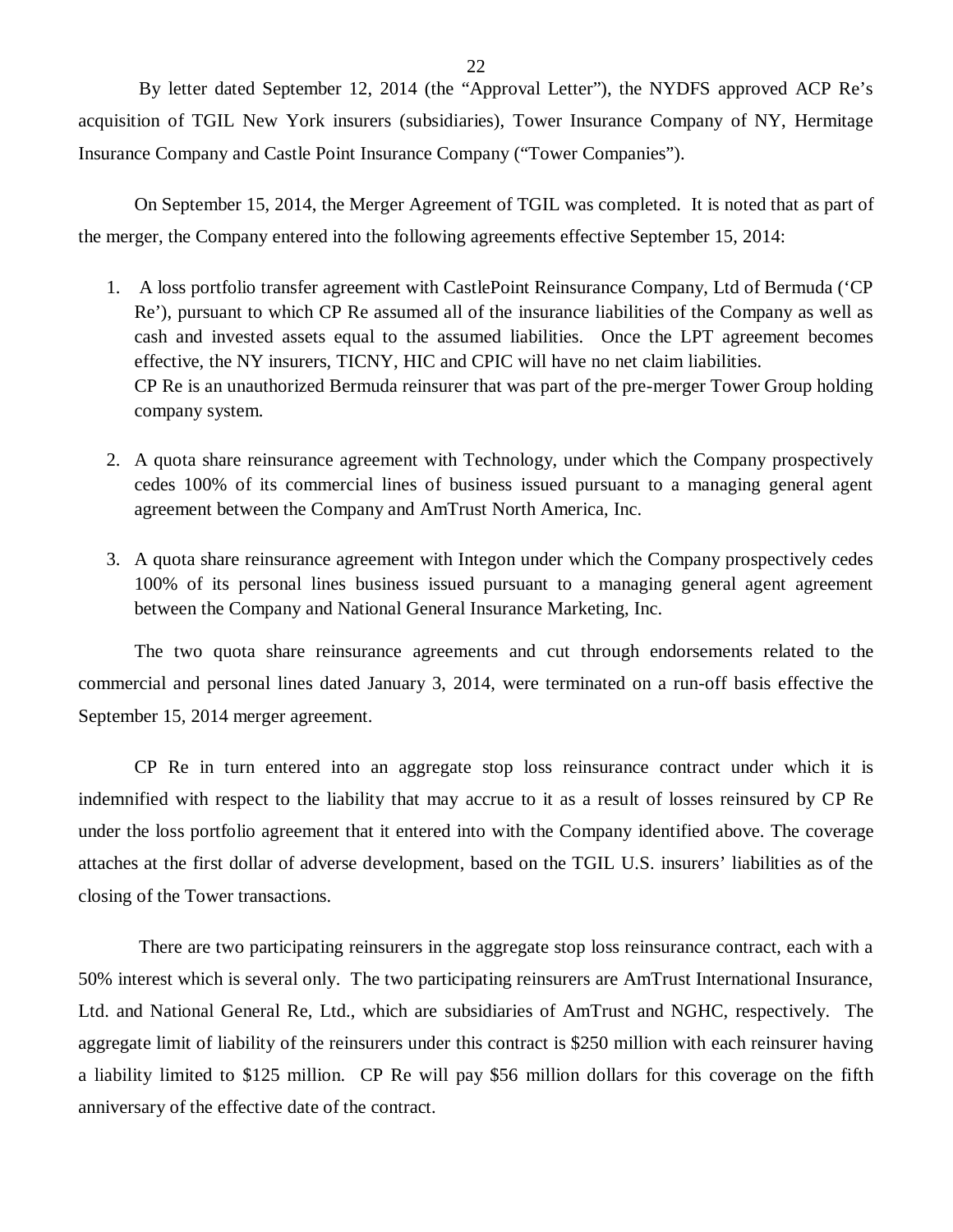### 8. COMPLIANCE WITH PRIOR REPORT ON EXAMINATION

The prior report on examination contained two recommendations as follows (page numbers refer to the prior report):

## ITEM PAGE NO.

8

### A. **Management**

It was recommended that the Company convene regularly scheduled quarterly meetings of its Board as stated in its bylaws and maintain complete minutes of such proceedings. 5

The Company has not complied with this recommendation. A similar comment is made in this report.

B. Reinsurance

It is recommended that the Company comply with Article IX, Section B of its pooling agreement that was filed with the Department in accordance with Section 1505(d)(2) of the New York Insurance Law

The Company has not complied with this recommendation. Due to the merger, this recommendation is no longer applicable.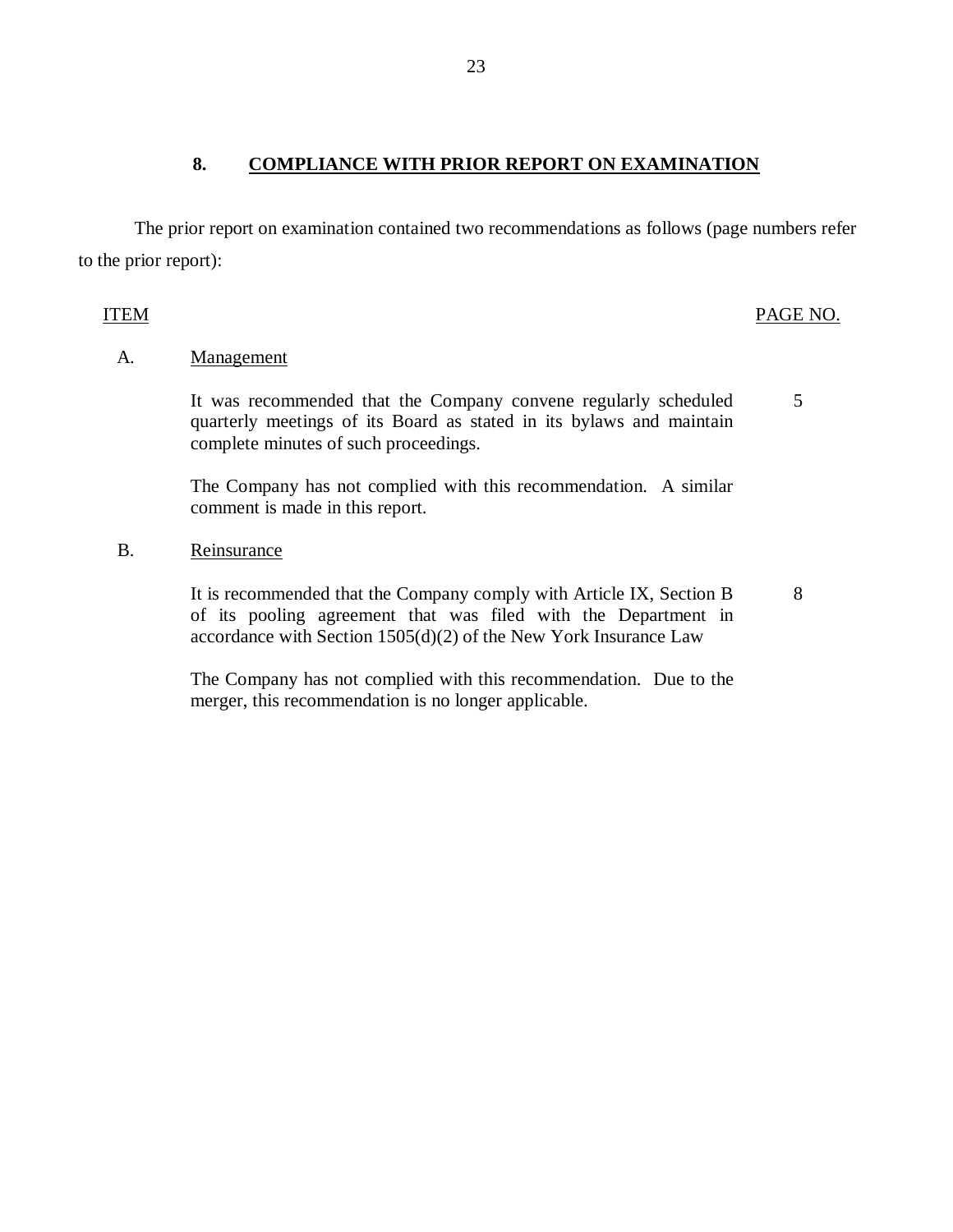# **9. SUMMARY OF COMMENTS AND RECOMMENDATIONS**

# <span id="page-25-0"></span>ITEM PAGE NO.

# A **Insolvency**

|                | This examination has determined that as of December 31, 2013, HIC<br>was insolvent in the amount of \$47,019,400, and that its capital was<br>impaired in the amount of \$50,120,440. Additionally, the Company's<br>minimum required to be maintained surplus of \$6,000,000 was impaired<br>in the amount of \$53,019,400. | 1,19,20 |
|----------------|------------------------------------------------------------------------------------------------------------------------------------------------------------------------------------------------------------------------------------------------------------------------------------------------------------------------------|---------|
| B              | Management                                                                                                                                                                                                                                                                                                                   |         |
| $\mathbf{i}$ . | It is recommended that the Company convene regularly scheduled<br>quarterly meetings of its board of directors as stated in its by-laws and<br>maintain complete minutes of such proceedings.                                                                                                                                | 6       |
| ii.            | It is recommended that the Company comply with Section $1507(a)$ of<br>the New York Insurance Law and ensure that the Company is operating<br>as a separate entity.                                                                                                                                                          | 6       |
| iii.           | It is recommended that the Company comply with Section 312(b) of the<br>New York Insurance Law by obtaining and retaining in their files signed<br>statements from each member of their board of directors that they have<br>received and read the prior report on examination.                                              | 6       |
| $\mathcal{C}$  | Reinsurance                                                                                                                                                                                                                                                                                                                  |         |
|                | It is noted that the retroactive reinsurance treaties entered into with<br>Southport Re resulted in a surplus gain of \$3,374,705 at the examination<br>date. These treaties were commuted on February 19, 2014.                                                                                                             | 11      |

# D **Accounts and Records**

Material weaknesses were noted in the Company's 'internal controls' 14 over financial reporting.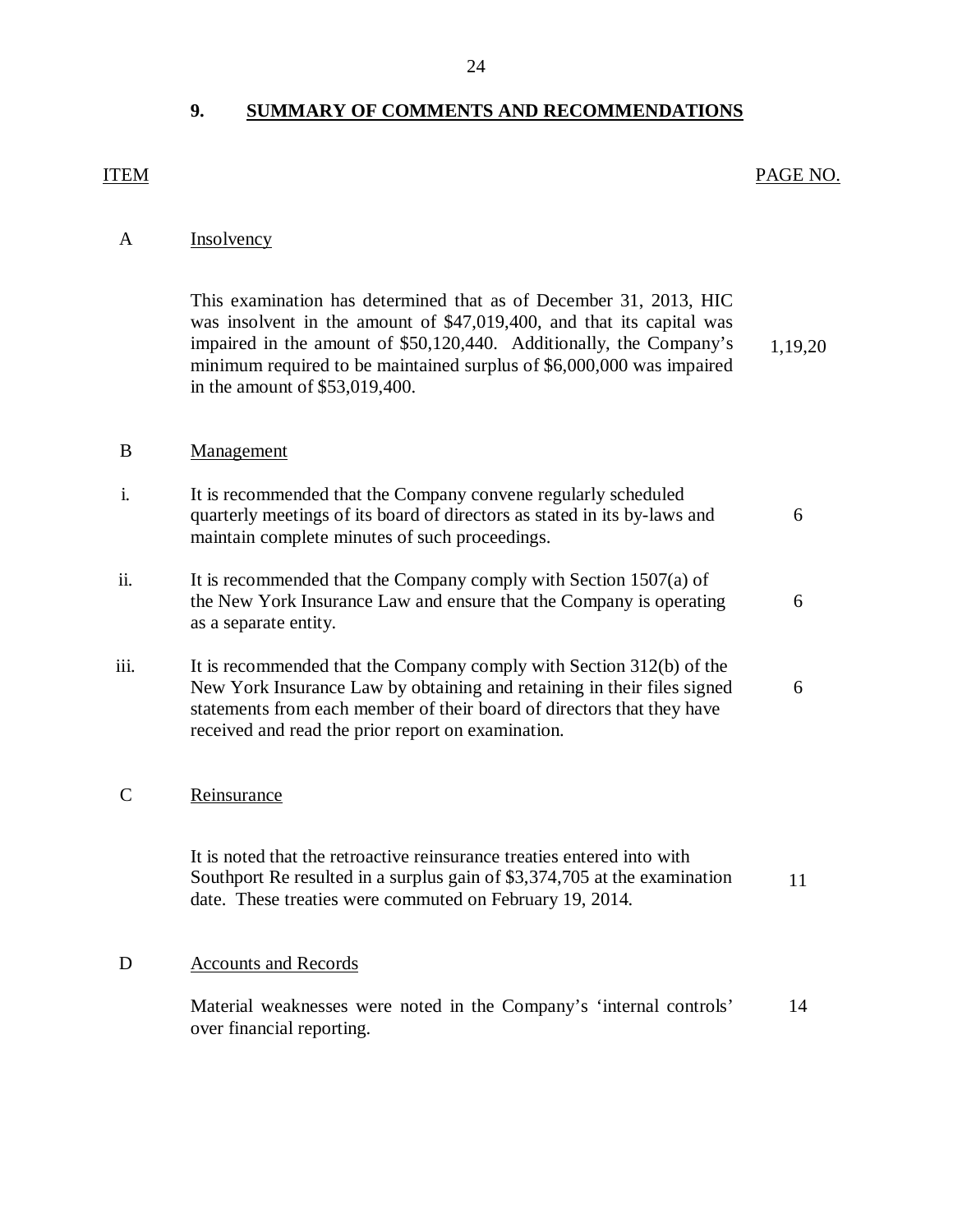E Investments

- i. It is recommended that Company comply with Section 1505 of the New York Insurance Law and obtain prior approval from the Department before transferring securities between members of the holding company group. 15
- ii. It is noted that the Company has an investment in a surplus note of its affiliate, the Adirondack Insurance Exchange with an admitted value of \$6,797,426. This note can only be repaid with the permission of the Department. 14

### F Common Stock

The examination non-admitted \$4,533,552 in the common stock of insurance company subsidiaries per Section 1408(b) of the New York Insurance Law. 20

### G Loss and Loss Adjustment Expense

The examination concluded that the Company's loss and loss adjustment expense reserves were understated by \$34,740,093. This conclusion is reflected in the financial statements included in this report. 20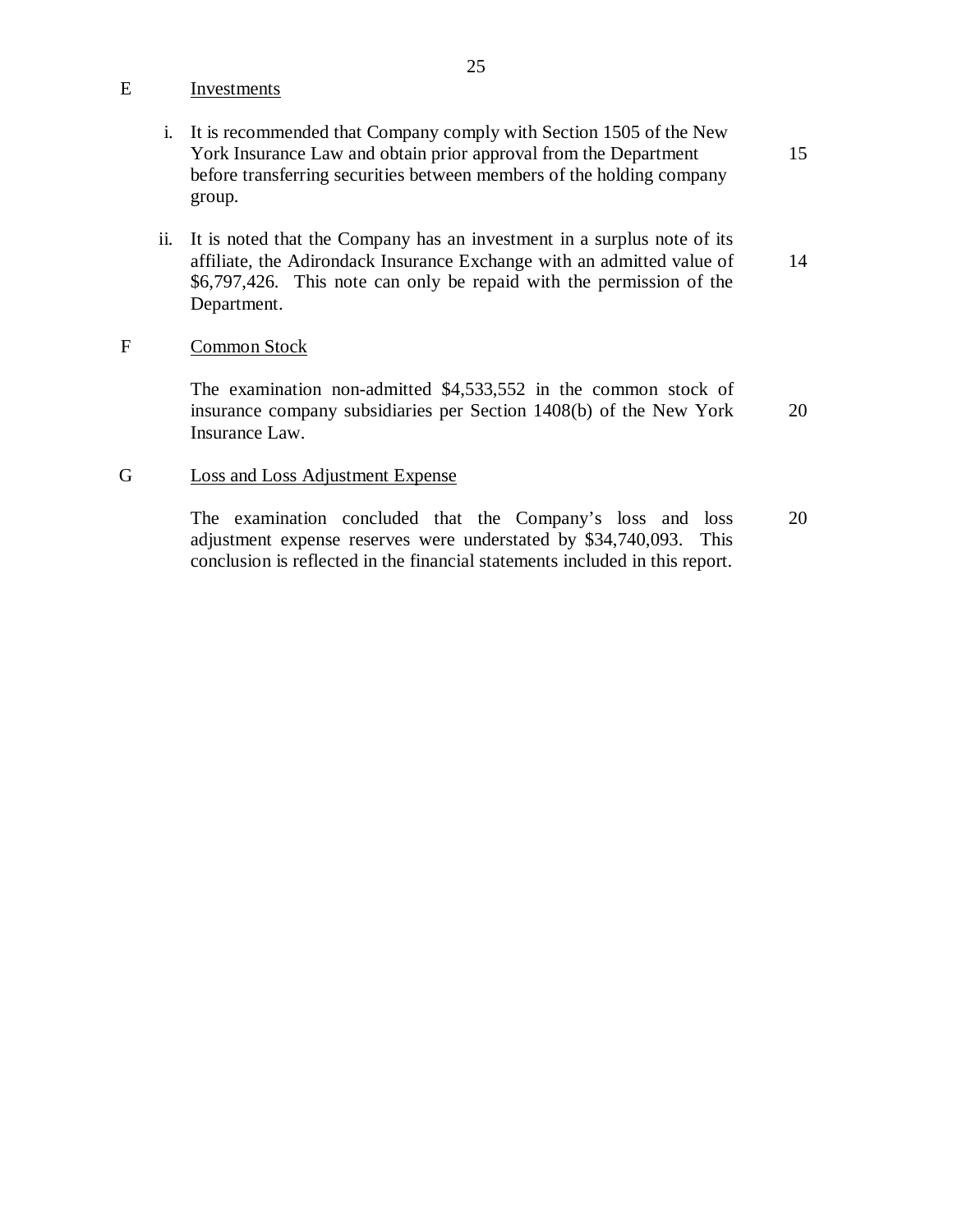Respectfully submitted,

<Examiner's Name>, <designation> <Examiner's Title>

STATE OF NEW YORK ) )ss: COUNTY OF NEW YORK )

<Examiner's Name>, being duly sworn, deposes and says that the foregoing report, subscribed by <him/her>, is true to the best of <his/her> knowledge and belief.

<Examiner's Name>

Subscribed and sworn to before me

this  $\_\_\_\_$  day of  $\_\_\_\_\_\_$ , 20xx.